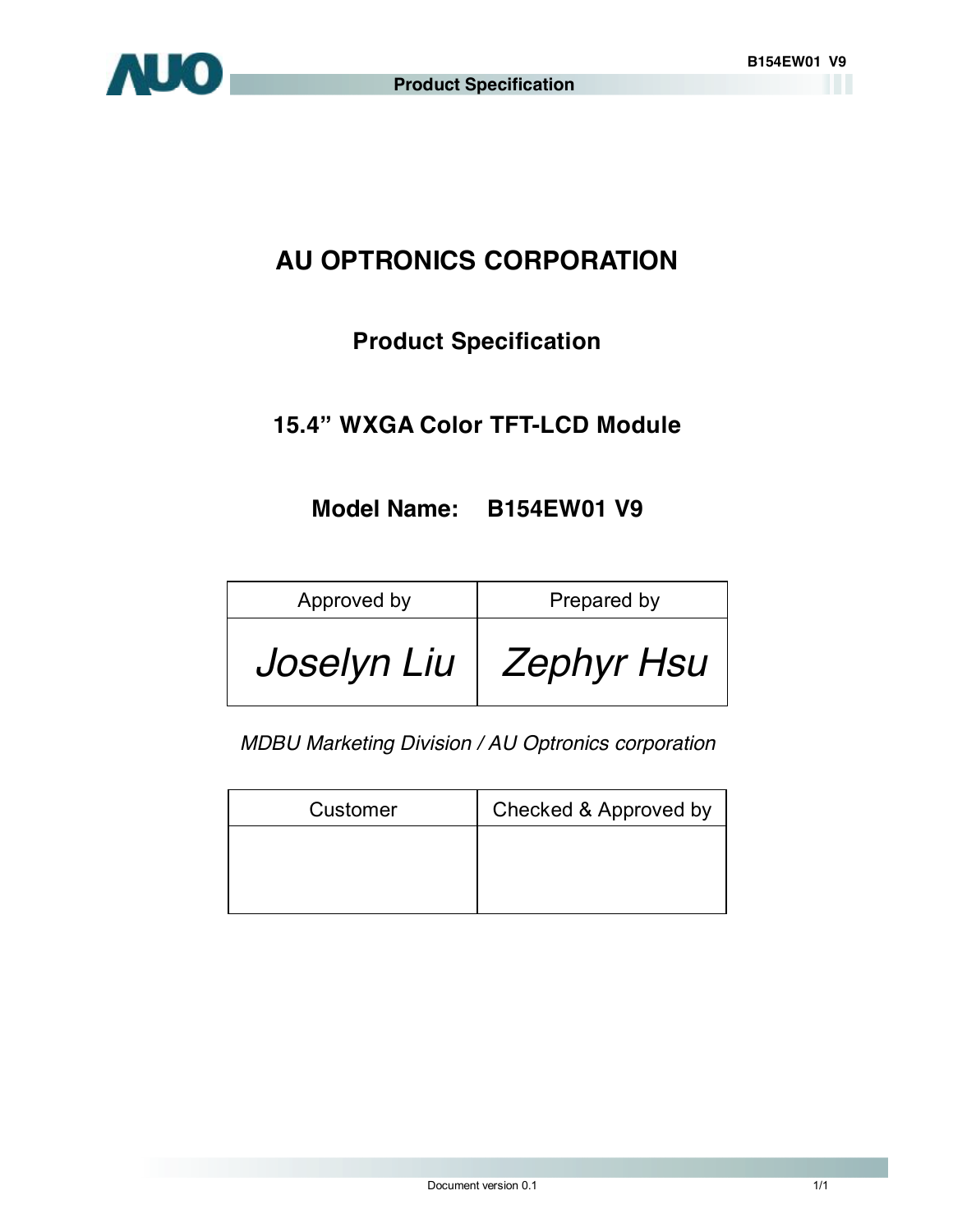

**Product Specification** 

# **15.4" WXGA Color TFT-LCD Module Model Name: B154EW01 V9**

**(V) Preliminary Specifications ( ) Final Specifications** 

 **Note: This Specification is subject to change without notice.**

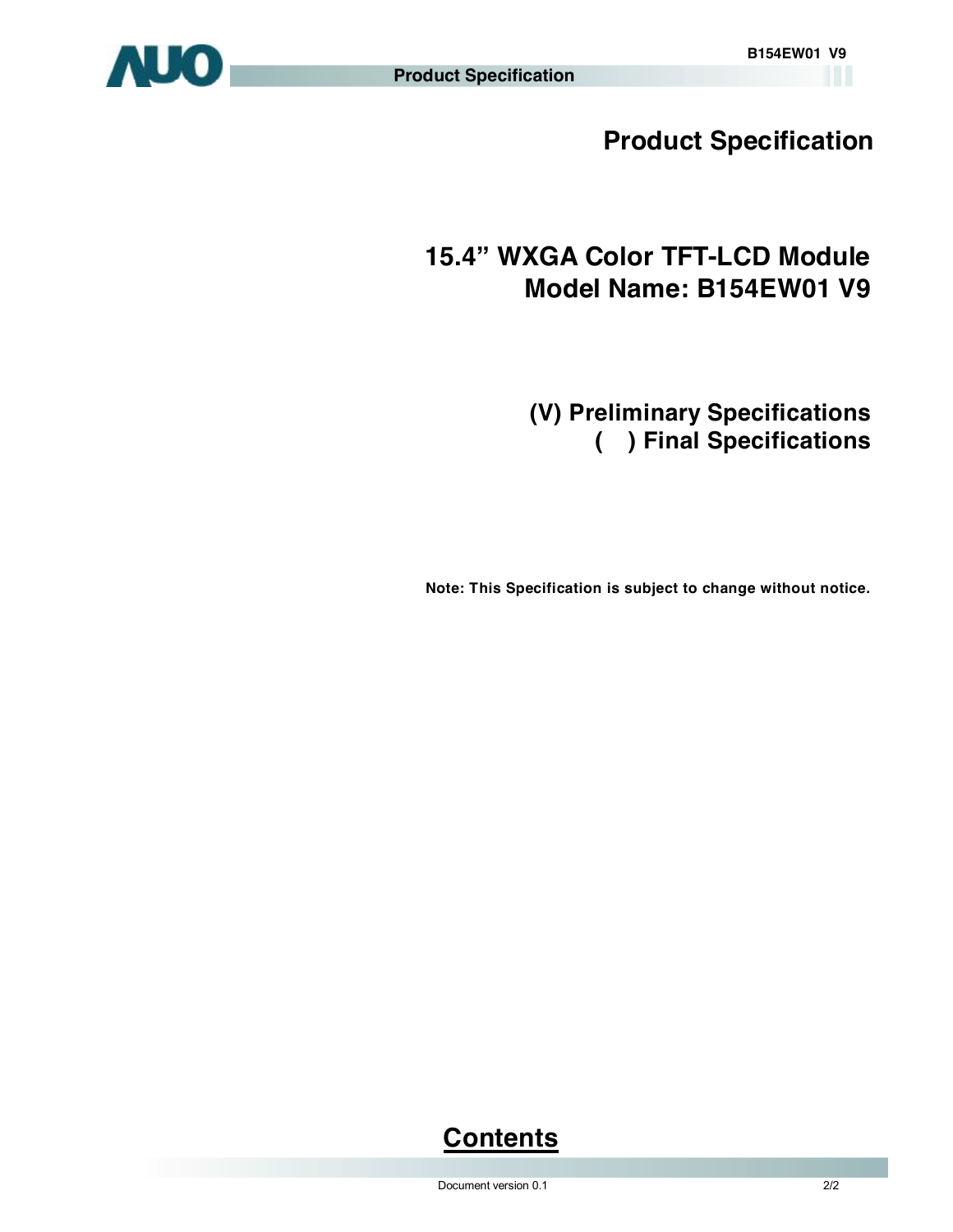

| 10. Mechanical Characteristics |  |
|--------------------------------|--|
|                                |  |
|                                |  |
|                                |  |
|                                |  |
|                                |  |
|                                |  |
|                                |  |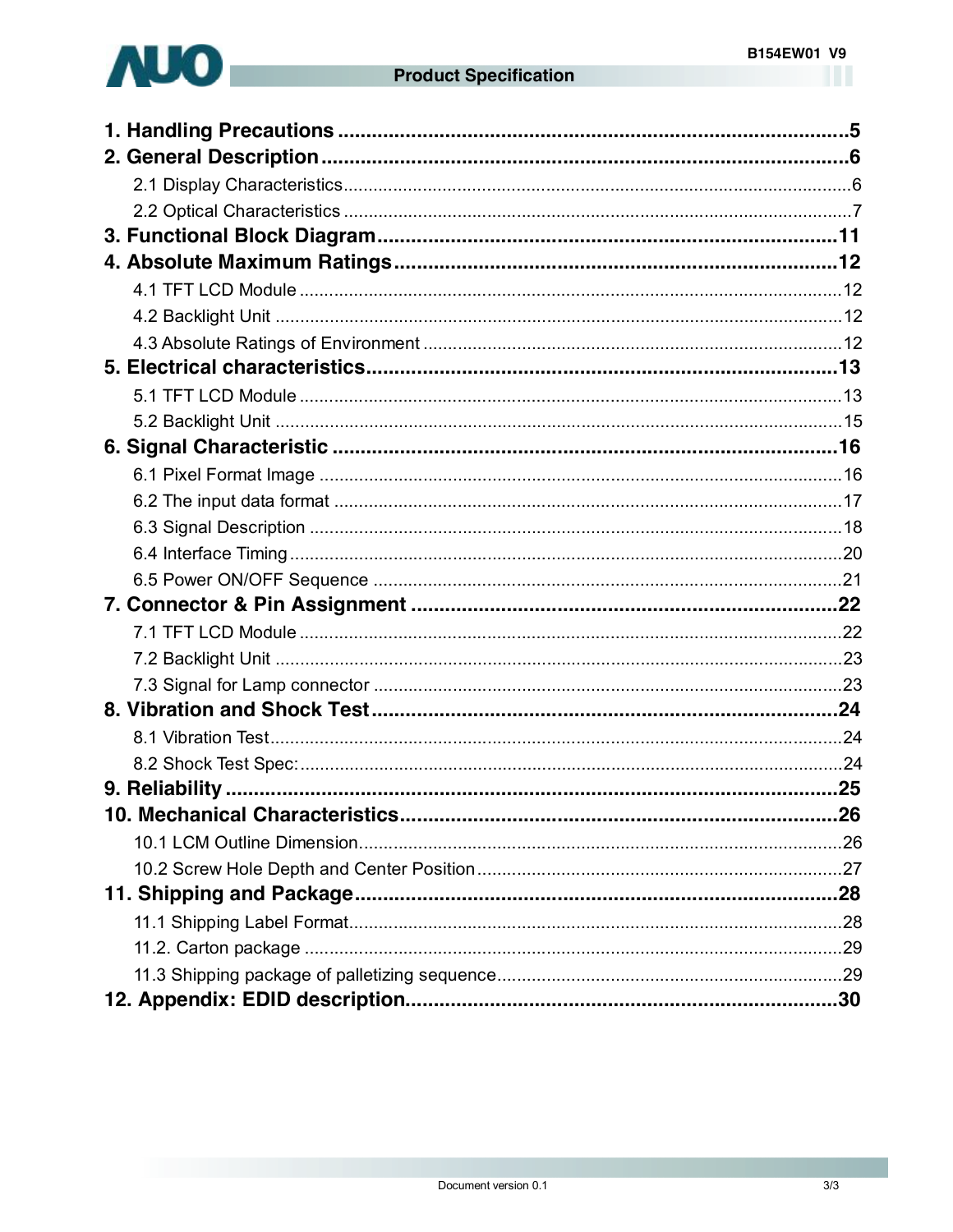

# **Record of Revision**

| Version and Date   Page |     | Old description                   | <b>New Description</b> | <b>Remark</b> |
|-------------------------|-----|-----------------------------------|------------------------|---------------|
| 0.1 2005/04/27          | All | <b>First Edition for Customer</b> |                        |               |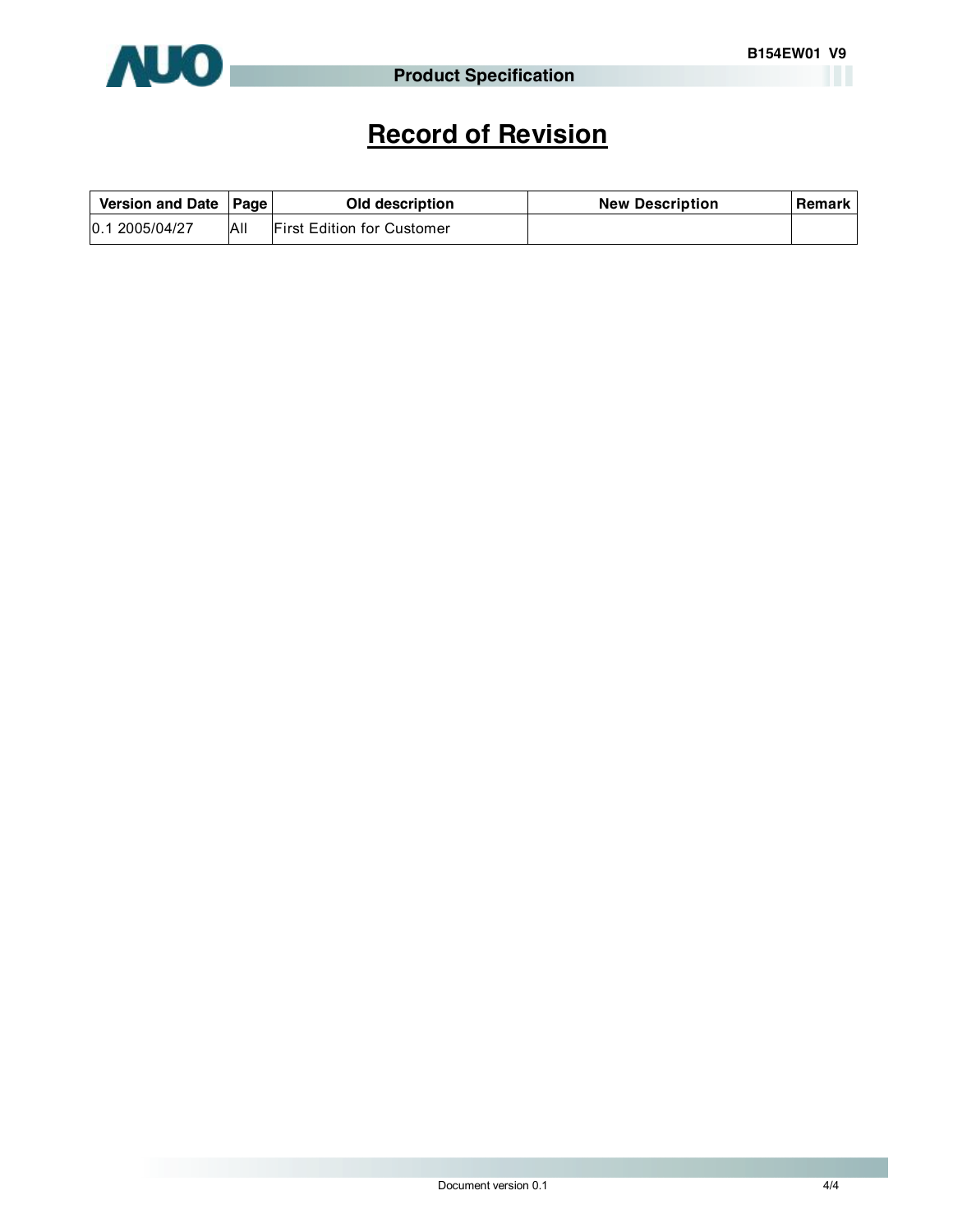

### **1. Handling Precautions**

- 1) Since front polarizer is easily damaged, pay attention not to scratch it.
- 2) Be sure to turn off power supply when inserting or disconnecting from input connector.
- 3) Wipe off water drop immediately. Long contact with water may cause discoloration or spots.
- 4) When the panel surface is soiled, wipe it with absorbent cotton or other soft cloth.
- 5) Since the panel is made of glass, it may break or crack if dropped or bumped on hard surface.
- 6) Since CMOS LSI is used in this module, take care of static electricity and insure human earth when handling.
- 7) Do not open nor modify the Module Assembly.
- 8) Do not press the reflector sheet at the back of the module to any directions.
- 9) In case if a Module has to be put back into the packing container slot after once it was taken out from the container, do not press the center of the CCFL Reflector edge. Instead, press at the far ends of the CFL Reflector edge softly. Otherwise the TFT Module may be damaged.
- 10)At the insertion or removal of the Signal Interface Connector, be sure not to rotate nor tilt the Interface Connector of the TFT Module.
- 11) After installation of the TFT Module into an enclosure (Notebook PC Bezel, for example), do not twist nor bend the TFT Module even momentary. At designing the enclosure, it should be taken into consideration that no bending/twisting forces are applied to the TFT Module from outside. Otherwise the TFT Module may be damaged.
- 12)Cold cathode fluorescent lamp in LCD contains a small amount of mercury. Please follow local ordinances or regulations for disposal.
- 13)Small amount of materials having no flammability grade is used in the LCD module. The LCD module should be supplied by power complied with requirements of Limited Power Source(, IEC60950 or UL1950), or be applied exemption.
- 14)The LCD module is designed so that the CFL in it is supplied by Limited Current Circuit(IEC60950 or UL1950). Do not connect the CFL in Hazardous Voltage Circuit.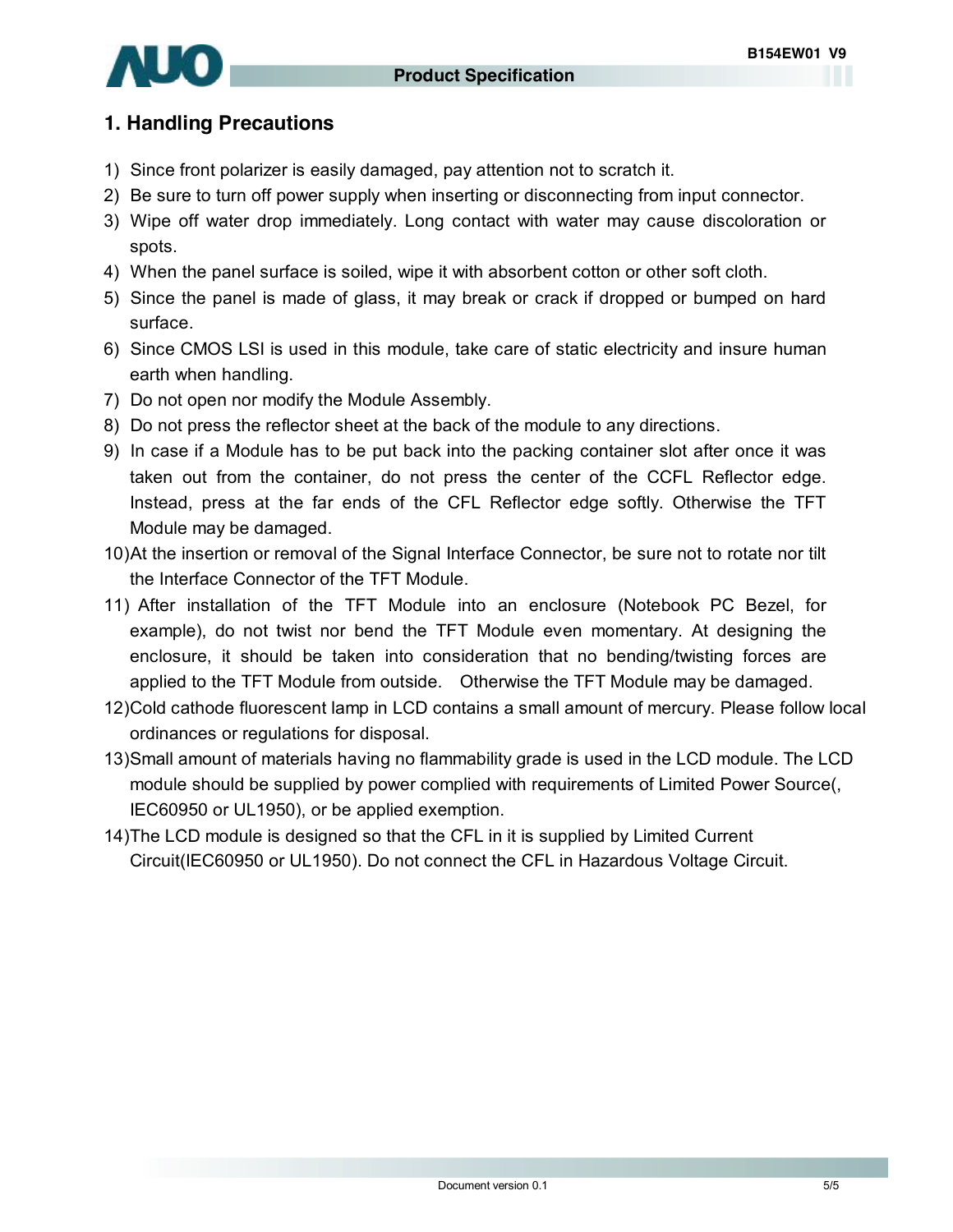

### **2. General Description**

B154EW01 V9 is a Color Active Matrix Liquid Crystal Display composed of a TFT LCD panel, a driver circuit, and backlight system. The screen format is intended to support the WXGA (1280(H) x 800(V)) screen and 262k colors (RGB 6-bits data driver). All input signals are LVDS interface compatible. Inverter card of backlight is not included.

B154EW01 V9 is designed for a display unit of notebook style personal computer and industrial machine.

### **2.1 Display Characteristics**

The following items are characteristics summary on the table under 25 ℃ condition:

| <b>Items</b>                                                                        | <b>Unit</b>                                        | <b>Specifications</b>                                                 |
|-------------------------------------------------------------------------------------|----------------------------------------------------|-----------------------------------------------------------------------|
| Screen Diagonal                                                                     | [mm]                                               | 391 (15.4W")                                                          |
| <b>Active Area</b>                                                                  | [mm]                                               | 331.2 X 207.0                                                         |
| Pixels H x V                                                                        |                                                    | 1280x3(RGB) x 800                                                     |
| <b>Pixel Pitch</b>                                                                  | [mm]                                               | 0.2588X0.2588                                                         |
| <b>Pixel Arrangement</b>                                                            |                                                    | R.G.B. Vertical Stripe                                                |
| Display Mode                                                                        |                                                    | Normally White                                                        |
| Typical White Luminance (ICFL=6.0mA)                                                | $\text{[cd/m}^2$ ]                                 | 180 typ. (5 points average)<br>150 min. (5 points average)<br>(Note1) |
| <b>Luminance Uniformity</b>                                                         |                                                    | 1.25 max. (5 points)                                                  |
| <b>Contrast Ratio</b>                                                               |                                                    | 400 typ.                                                              |
| <b>Optical Rise Time/Fall Time</b>                                                  | [msec]                                             | 12/4 typ.                                                             |
| Nominal Input Voltage VDD                                                           | [Volt]                                             | $+3.3$ typ.                                                           |
| <b>Typical Power Consumption</b>                                                    | [Watt]                                             | 6.5W max.                                                             |
| Weight                                                                              | [Grams]                                            | 585g typ.                                                             |
| Physical Size (typ.*typ.*max)                                                       | [mm]                                               | 344.0x 222.0 x 6.5 max.                                               |
| <b>Electrical Interface</b>                                                         |                                                    | 1 channel LVDS                                                        |
| <b>Surface Treatment</b>                                                            |                                                    | Glare, Harness 3H,<br>Reflectance 4.3%                                |
| <b>Support Color</b>                                                                |                                                    | Native 262K colors (RGB 6-bit data<br>driver)                         |
| <b>Temperature Range</b><br>Operating<br>Storage (Non-Operating)<br>RoHS Compliance | $\mathsf{I}^{\circ}$ Cl<br>$\mathsf{I}^{\circ}$ Cl | 0 to $+50$<br>$-20$ to $+60$<br>RoHS Compliance                       |
|                                                                                     |                                                    |                                                                       |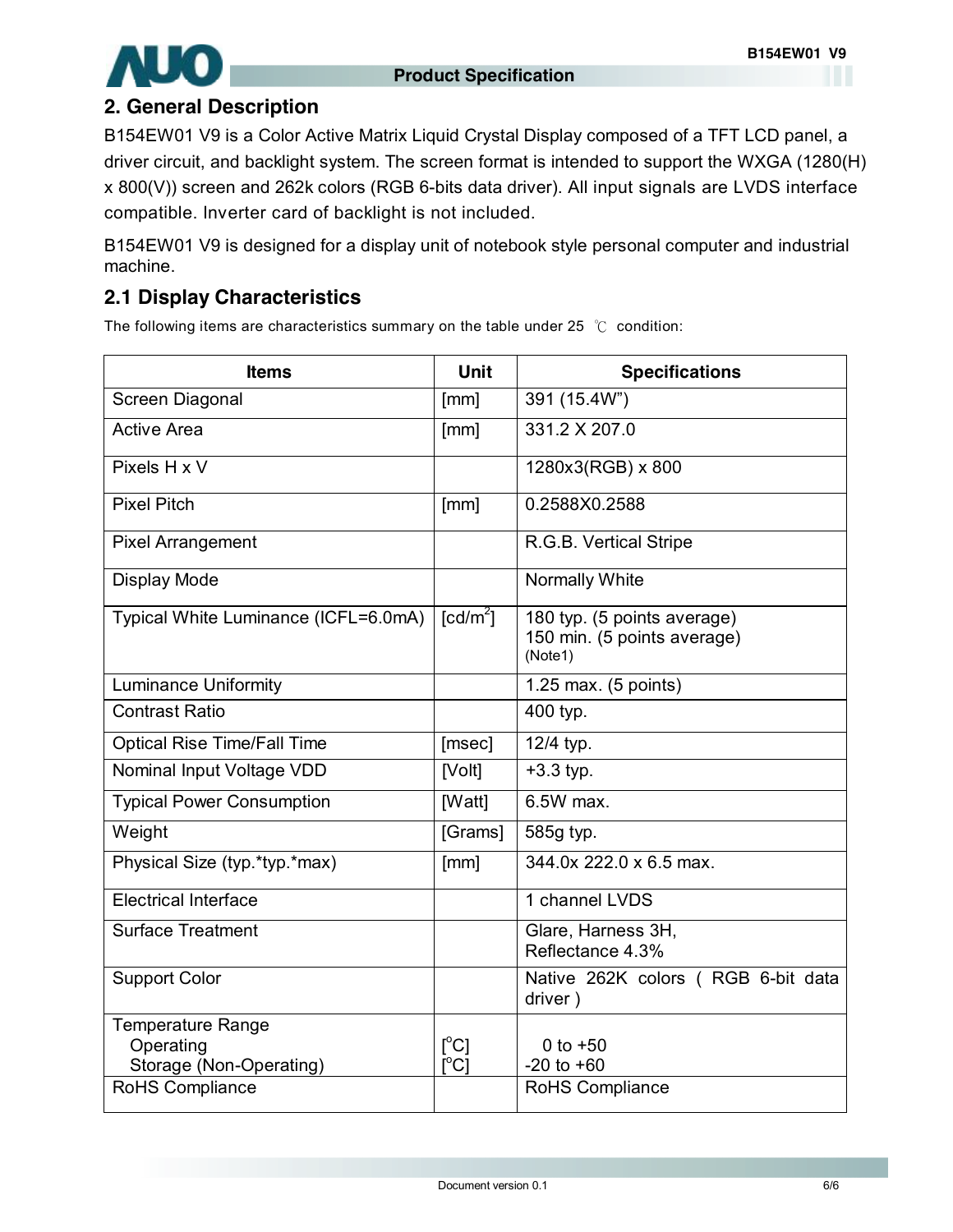### **2.2 Optical Characteristics**

The optical characteristics are measured under stable conditions at 25 ℃ (Room Temperature):

| <b>Item</b>                          | <b>Unit</b> | <b>Conditions</b>                | Min.                         | Typ.           | Max.           | <b>Note</b>  |
|--------------------------------------|-------------|----------------------------------|------------------------------|----------------|----------------|--------------|
| <b>White Luminance</b><br>CCFL 6.0mA | [cd/m2]     | 5 points average                 | 150                          | 180            |                | 1,2,3        |
| <b>Viewing Angle</b>                 | [degree]    | Horizontal<br>(Right)            |                              | 45             |                | 2,7          |
|                                      | [degree]    | $CR = 10$<br>(Left)              |                              | 45             |                |              |
|                                      | [degree]    | Vertical<br>(Upper)<br>$CR = 10$ |                              | 15             |                |              |
|                                      | [degree]    | (Lower)                          |                              | 35             |                |              |
| Uniformity                           |             | 5 Points                         |                              |                | 1.25           | $\mathbf{1}$ |
| Uniformity                           |             | 13 Points                        |                              |                | 1.50           |              |
| CR: Contrast Ratio                   |             |                                  | 350                          | 400            |                | 6            |
| Cross talk                           | %           |                                  |                              |                | $\overline{4}$ | 4            |
| <b>Response Time</b>                 | [msec]      | Rising                           | $\qquad \qquad \blacksquare$ | 12             | 17             | 5            |
|                                      | [msec]      | Falling                          |                              | $\overline{4}$ | 8              |              |
|                                      | [msec]      | Raising + Falling                |                              | 16             | 25             |              |
| Color / Chromaticity                 |             | Red x                            | 0.570                        | 0.600          | 0.630          | 2,7          |
| Coordinates<br>(CIE 1931)            |             | Red y                            | 0.300                        | 0.340          | 0.370          |              |
|                                      |             | Green x                          | 0.280                        | 0.310          | 0.340          |              |
|                                      |             | Green y                          | 0.530                        | 0.560          | 0.590          |              |
|                                      |             | Blue x                           | 0.120                        | 0.150          | 0.180          |              |
|                                      |             | Blue y                           | 0.085                        | 0.115          | 0.145          |              |
|                                      |             | White x                          | 0.290                        | 0.313          | 0.343          |              |
|                                      |             | White y                          | 0.299                        | 0.329          | 0.350          |              |

Note 1: 5 points position (Display area : 331.2mm x 207.0mm)

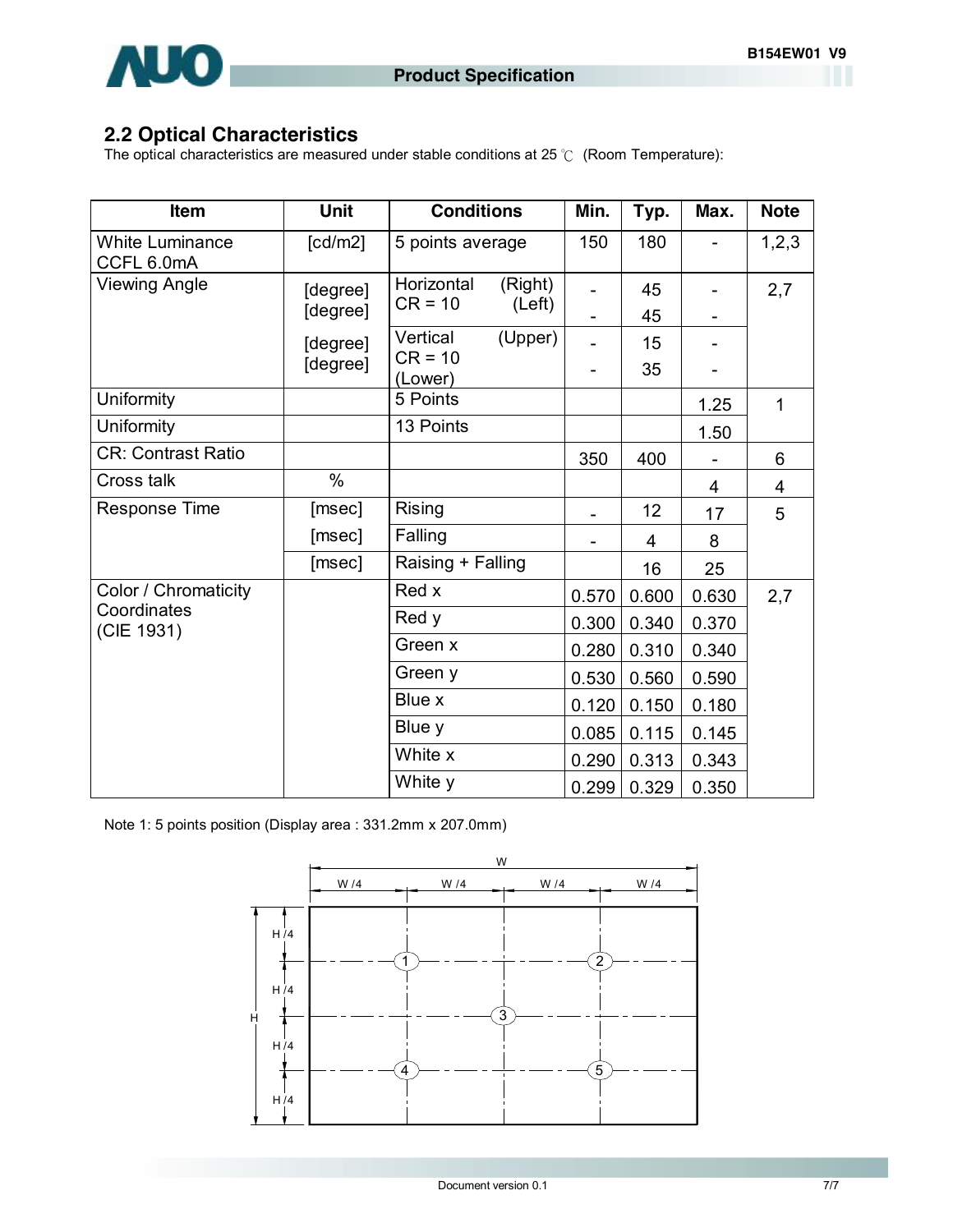

#### **Product Specification**

Note 2: 13 points position



Note 3: The luminance uniformity of 5 and 13 points is defined by dividing the maximum luminance values by the minimum test point luminance

$$
\delta_{\text{W5}} = \frac{\text{Maximum brightness of five points}}{\text{Minimum brightness of five points}}
$$
\n
$$
\delta_{\text{W13}} = \frac{\text{Maximum brightness of thirteen points}}{\text{Minimum brightness of thirteen points}}
$$

Note 4: Measurement method

The LCD module should be stabilized at given temperature for 30 minutes to avoid abrupt temperature change during measuring. In order to stabilize the luminance, the measurement should be executed after lighting Backlight for 30 minutes in a stable, windless and dark room.



Center of the screen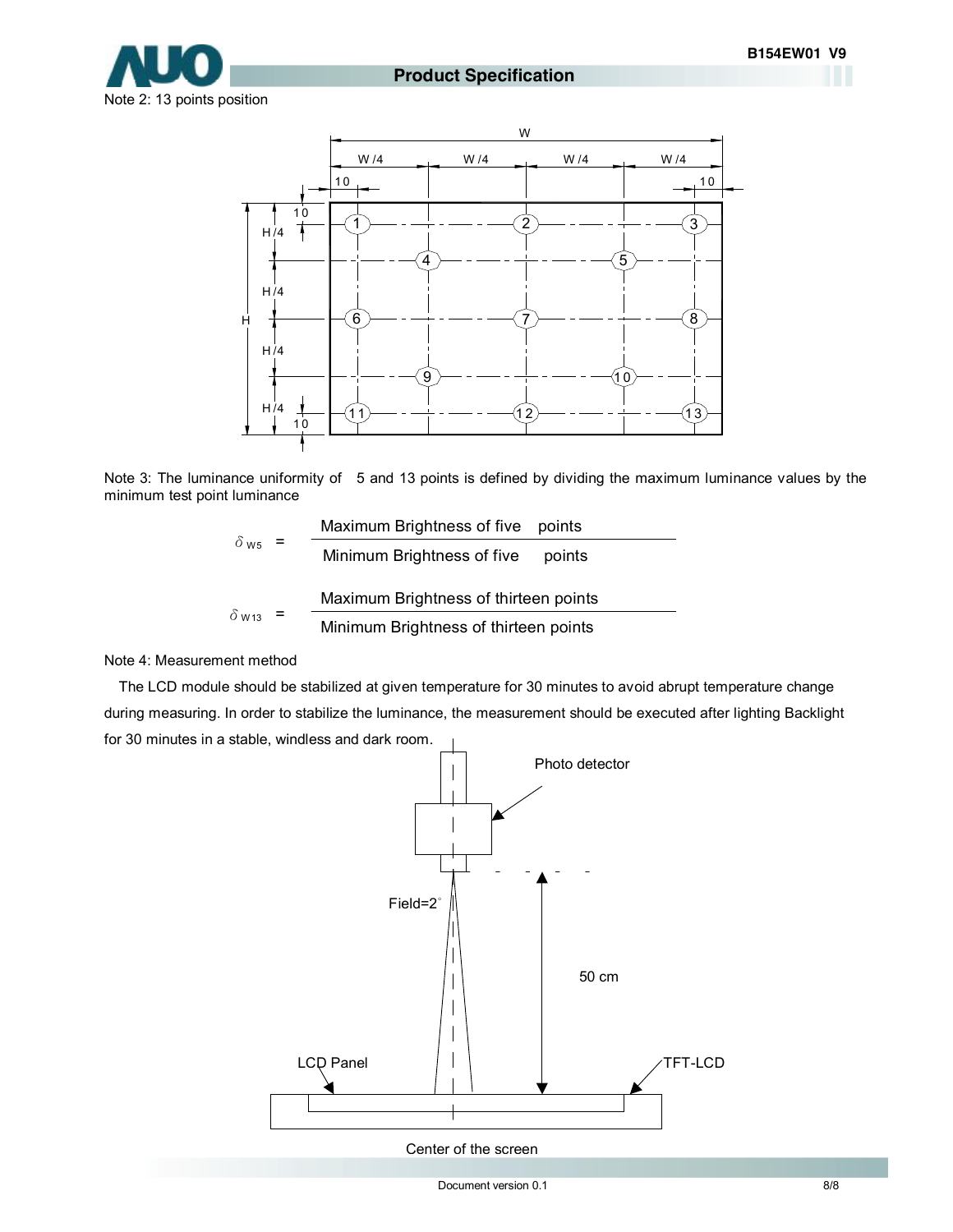

Note 5: Definition of Cross Talk (CT)

$$
CT = |Y_B - Y_A| / Y_A \times 100 \, (%)
$$

**Where** 

YA = Luminance of measured location without gray level 0 pattern (cd/m 2)

 $Y_B$  = Luminance of measured location with gray level 0 pattern (cd/m  $_2$ )



Note 6: Definition of response time:

The output signals of BM-7 or equivalent are measured when the input signals are changed from "Black" to "White" (falling time) and from "White" to "Black" (rising time), respectively. The response time interval between the 10% and 90% of amplitudes. Refer to figure as below.

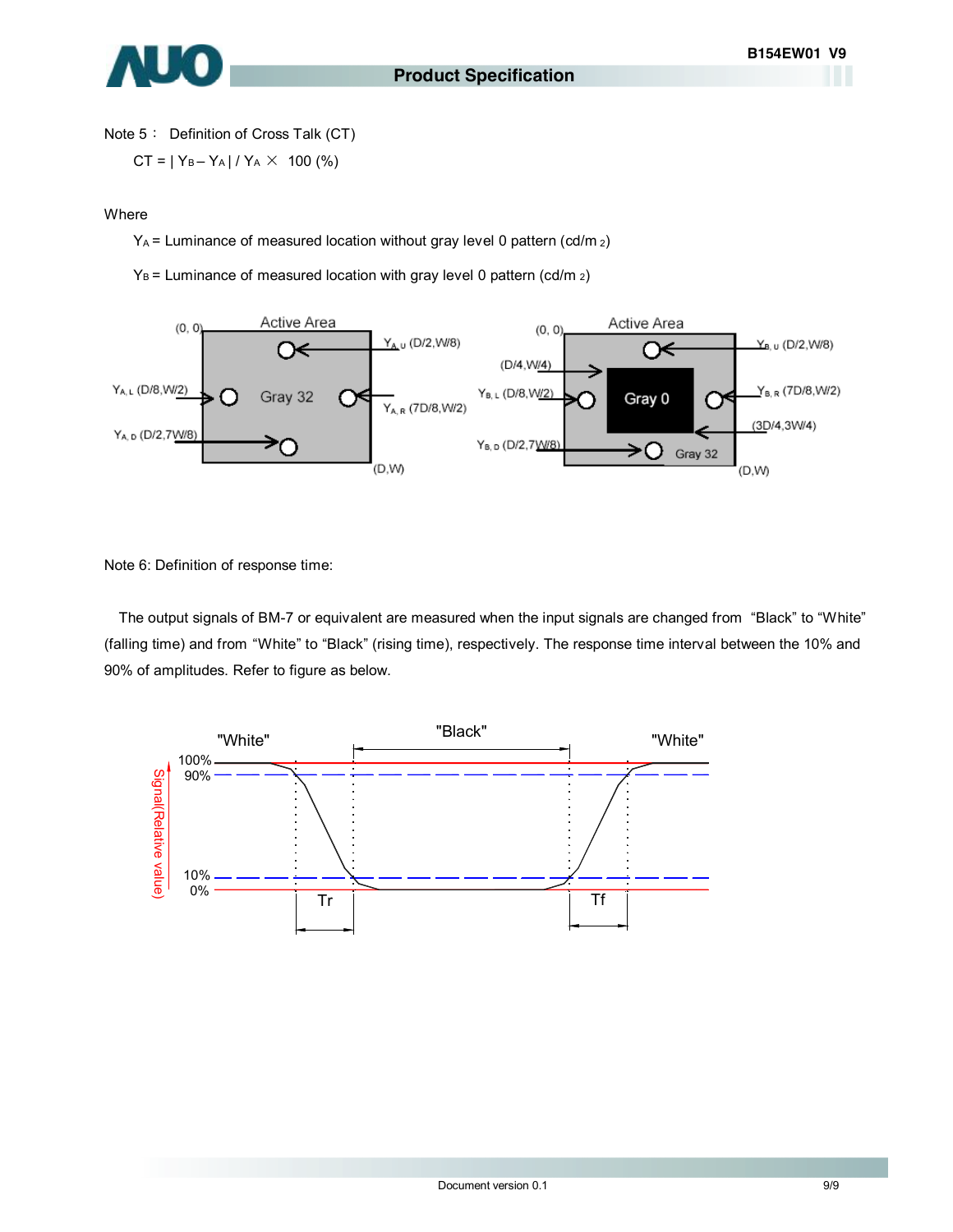

#### Note 7. Definition of viewing angle

Viewing angle is the measurement of contrast ratio ≧10, at the screen center, over a 180° horizontal and 180° vertical range (off-normal viewing angles). The 180 ° viewing angle range is broken down as follows; 90 ° (θ) horizontal left and right and 90° (Φ) vertical, high (up) and low (down). The measurement direction is typically perpendicular to the display surface with the screen rotated about its center to develop the desired measurement viewing angle.

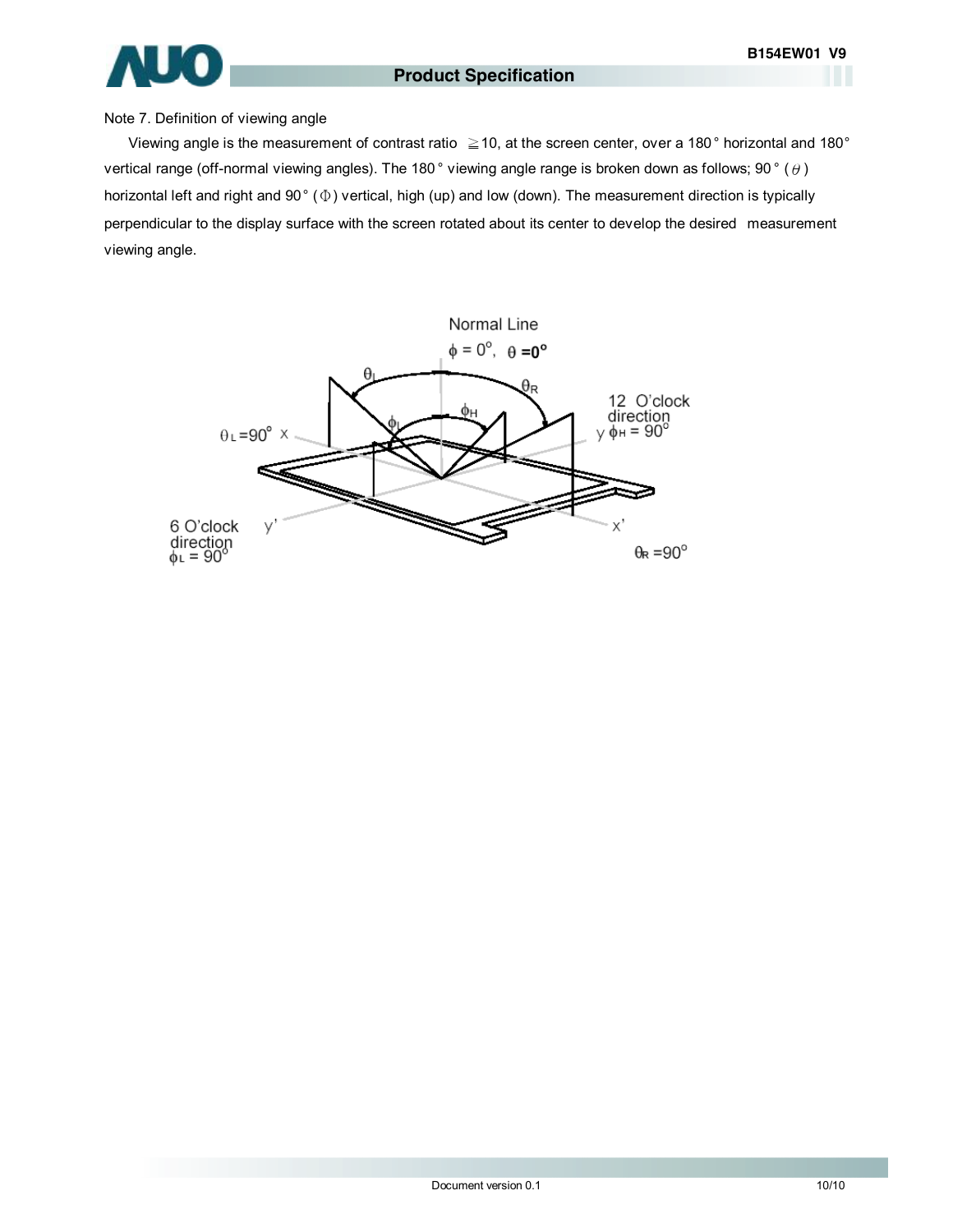

### **3. Functional Block Diagram**

The following diagram shows the functional block of the 15.4 inches wide Color TFT/LCD Module:

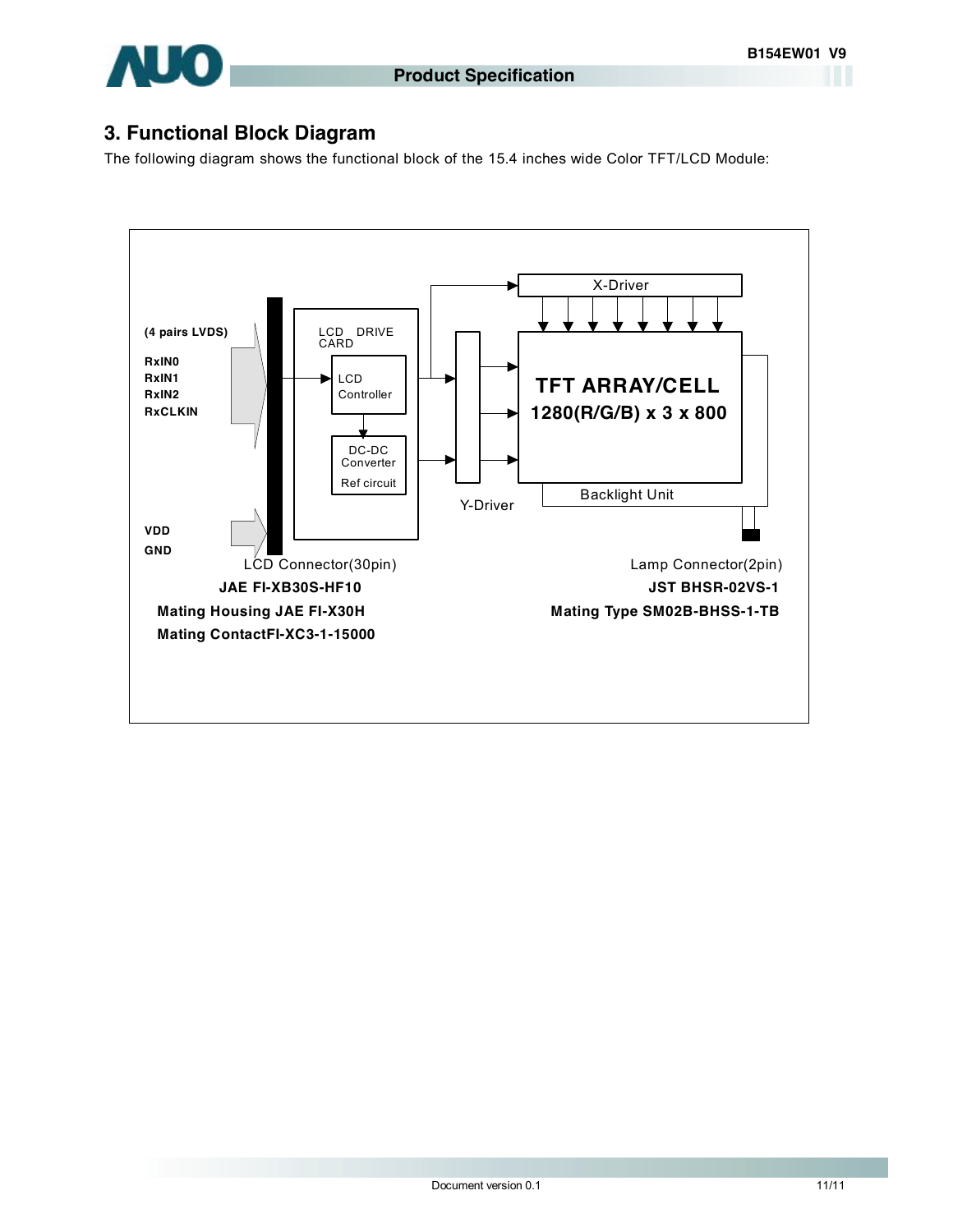

### **4. Absolute Maximum Ratings**

Absolute maximum ratings of the module is as following:

#### **4.1 Absolute Ratings of TFT LCD Module**

| ltem            | Svmbol | Min             | <b>Max</b> | Unit   | <b>Conditions</b> |
|-----------------|--------|-----------------|------------|--------|-------------------|
| Logic/LCD Drive | √in    | ົ<br>$-U. \cup$ | +4.ບ       | [Volt] | Note 1            |

### **4.2 Absolute Ratings ofBacklight Unit**

| ltem            | <b>Symbol</b> | Min                      | <b>Max</b> | Unit       | <b>Conditions</b> |
|-----------------|---------------|--------------------------|------------|------------|-------------------|
| CCFL<br>Current | <b>ICFL</b>   | $\overline{\phantom{a}}$ | 6.5        | $[mA]$ rms | Note 1            |

### **4.3 Absolute Ratings of Environment**

| Item                         | Symbol     | Min | Max   | Unit                                   | <b>Conditions</b> |
|------------------------------|------------|-----|-------|----------------------------------------|-------------------|
| <b>Operating Temperature</b> | TOP        |     | $+50$ | $\mathsf{I}^\circ\mathsf{C}$           | Note 3            |
| <b>Operation Humidity</b>    | <b>HOP</b> | 8   | 95    | [%RH]                                  | Note 3            |
| Storage Temperature          | TST        | -20 | $+60$ | $\mathop{\rm l{}}\nolimits^{\circ}$ C1 | Note 3            |
| Storage Humidity             | HST        | 5   | 95    | [%RH]                                  | Note 3            |

Note 1: With in Ta (25℃)

Note 2: Permanent damage to the device may occur if exceed maximum values

Note 3: For quality perfermance, please refer to AUO IIS(Incoming Inspection Standard).

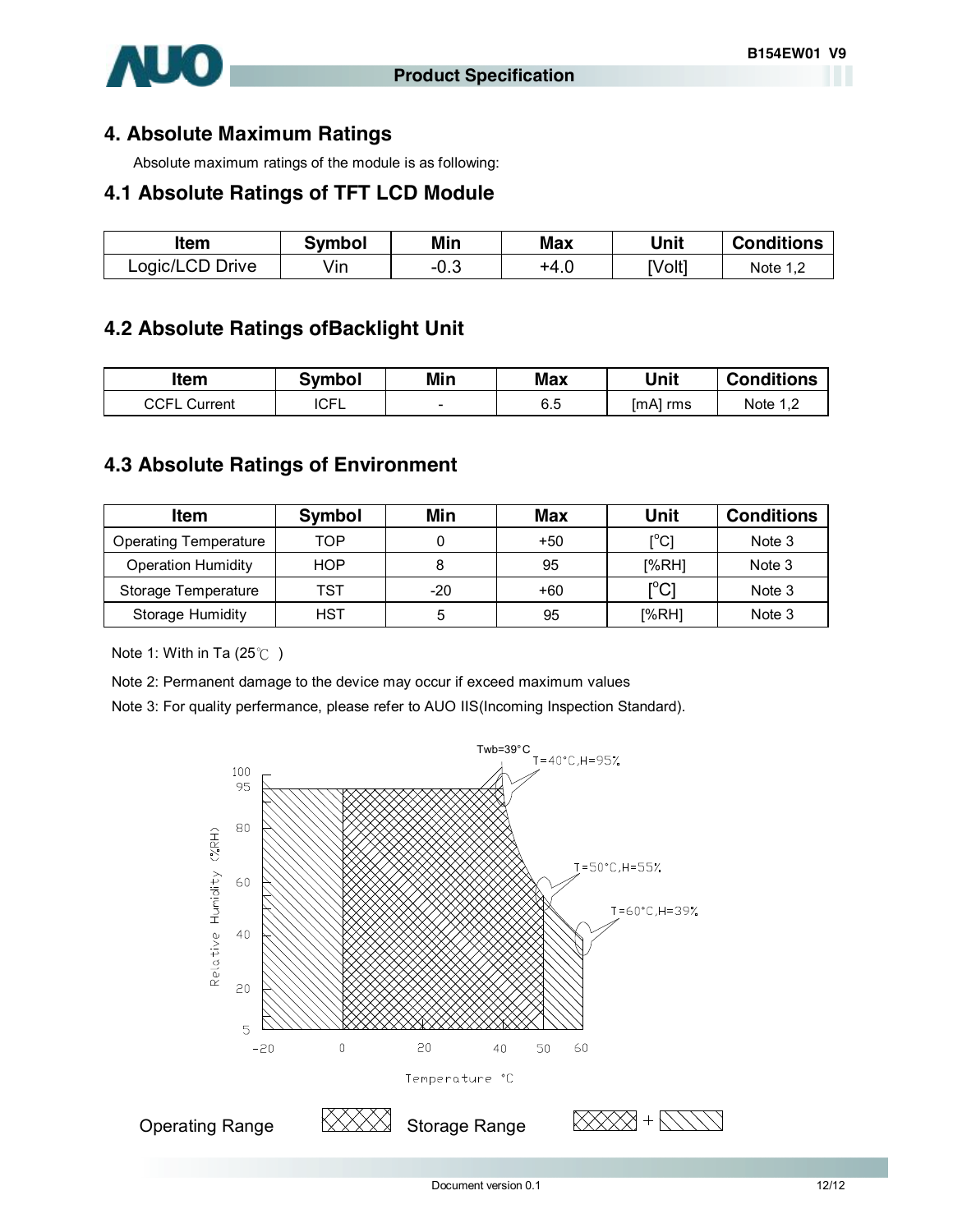

### **5. Electrical characteristics**

### **5.1 TFT LCD Module**

#### **5.1.1 Power Specification**

Input power specifications are as follows;

| <b>Symble</b> | <b>Parameter</b>    | Min | <b>Typ</b> | <b>Max</b> | <b>Units</b> | <b>Condition</b>       |
|---------------|---------------------|-----|------------|------------|--------------|------------------------|
| <b>VDD</b>    | Logic/LCD Drive     | 3.0 | 3.3        | 3.6        | [Volt]       | Load Capacitance       |
|               | Voltage             |     |            |            |              | 20uF                   |
| <b>PDD</b>    | <b>VDD Power</b>    |     |            | 2          | <b>IWatt</b> | Max: All Black Pattern |
| <b>IDD</b>    | <b>IDD Current</b>  |     | 500        | 600        | mA           | Max: All Black Pattern |
| <b>Rush</b>   | Inrush Current      |     |            | 1800       | mA           |                        |
| <b>VDDrp</b>  | Allowable           |     |            | 100        | [mV]         |                        |
|               | Logic/LCD Drive     |     |            |            | $p-p$        |                        |
|               | Ripple Voltage      |     |            |            |              |                        |
| <b>VDDns</b>  | Allowable           |     |            | 100        | [mV]         |                        |
|               | Logic/LCD Drive     |     |            |            | p-p          |                        |
|               | <b>Ripple Noise</b> |     |            |            |              |                        |

Note 1 : Measurement conditions:





**Vin rising time**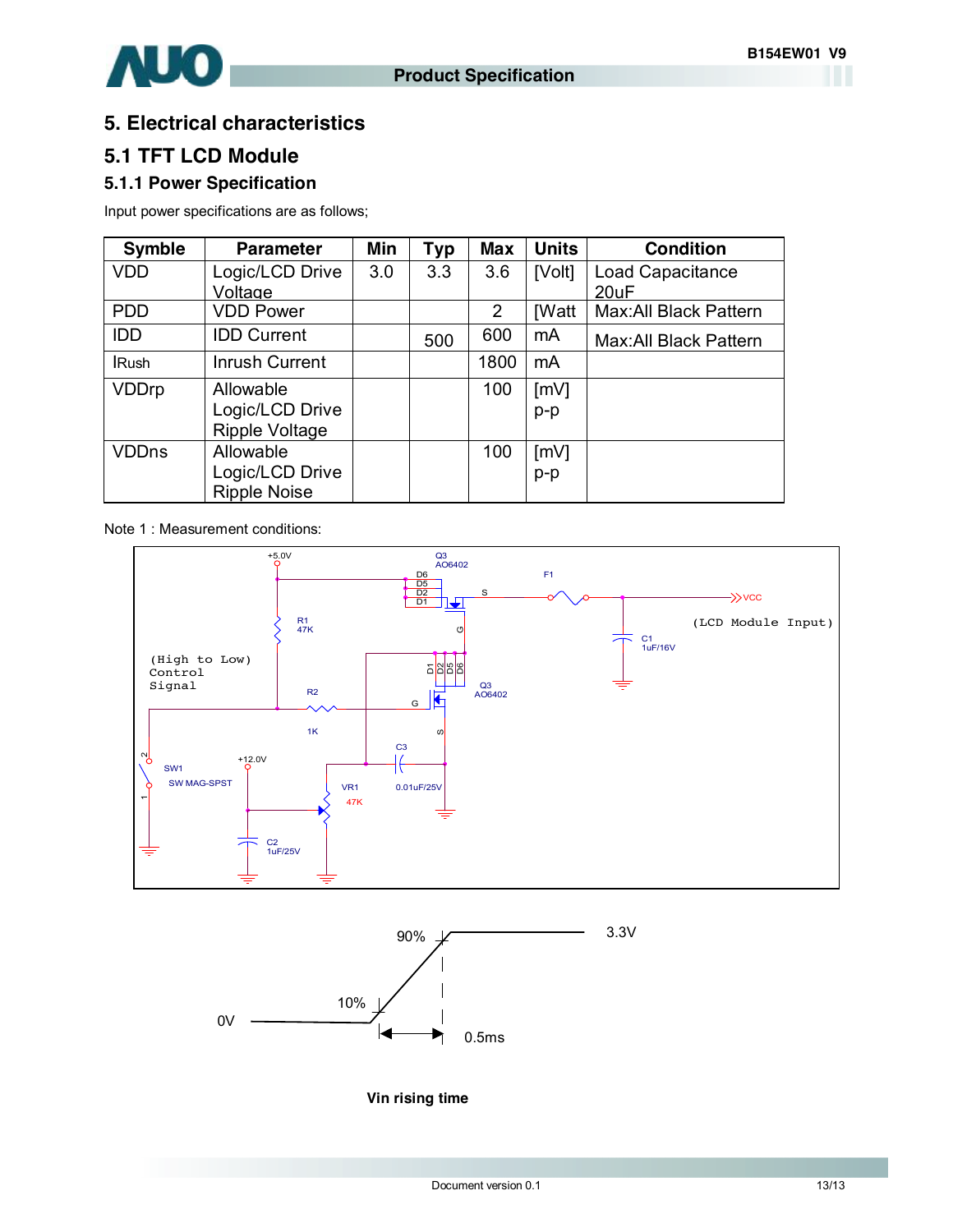

#### **5.1.2 Signal Electrical Characteristics**

Input signals shall be low or Hi-Z state when VDD is off.

It is recommended to refer the specifications of SN75LVDS86DGG(Texas Instruments) in detail. Signal electrical characteristics are as follows;

| <b>Parameter</b> | <b>Condition</b>                                 | Min    | Max | <b>Unit</b> |
|------------------|--------------------------------------------------|--------|-----|-------------|
| Vth              | Differential Input High<br>Threshold (Vcm=+1.2V) |        | 100 | [mV]        |
| Vtl              | Differential Input Low<br>Threshold (Vcm=+1.2V)  | $-100$ |     | [mV]        |

#### Note: LVDS Signal Waveform



#### LVDS Macro AC characteristics are as follows:

|                       | Min.  | Max.  |
|-----------------------|-------|-------|
| Clock Frequency (T)   | 50MHz | 85MHz |
| Data Setup Time (Tsu) | 1ns   |       |
| Data Hold Time (Thd)  | 1ns   |       |

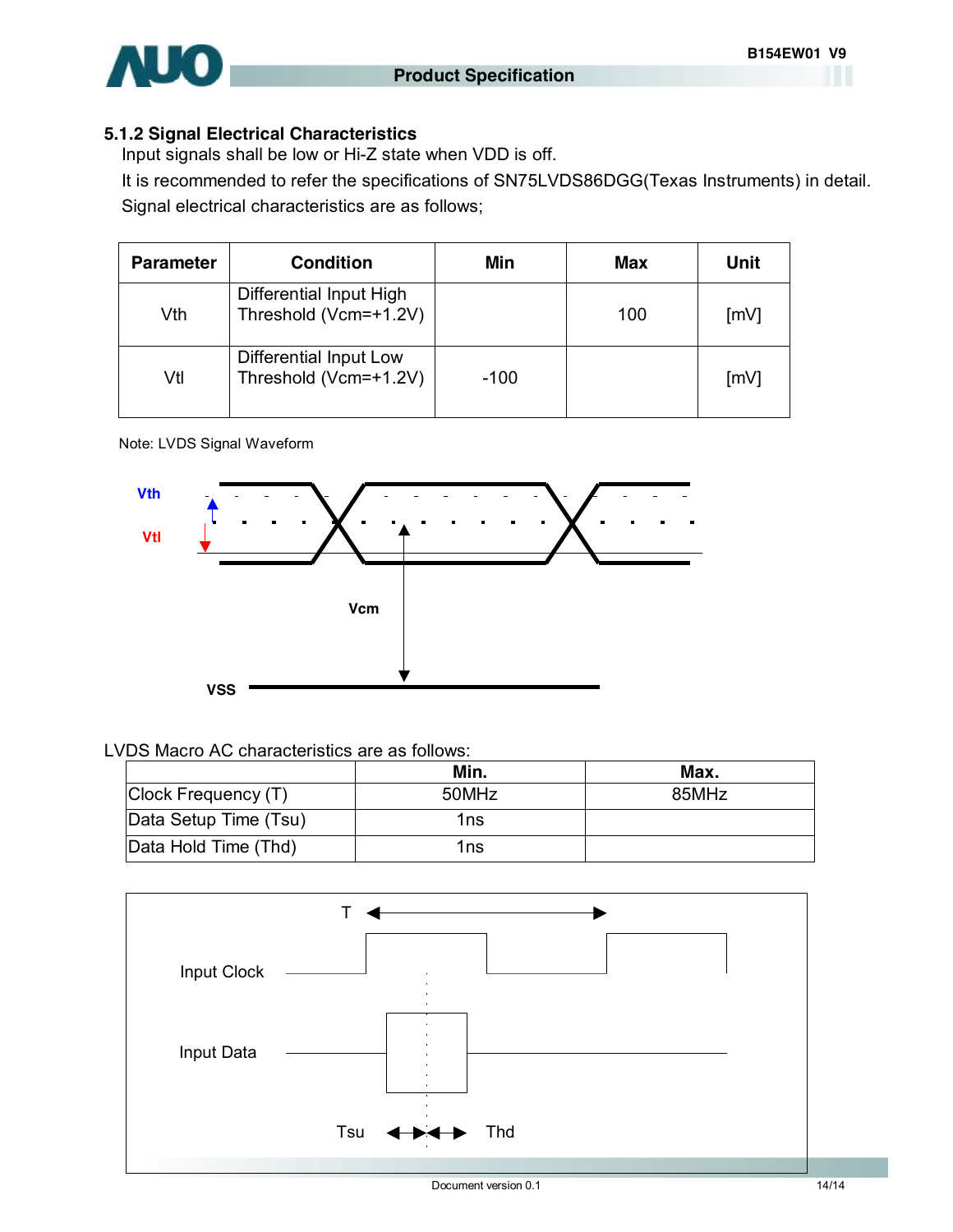

### **5.2 Backlight Unit**

Parameter guideline for CCFL Inverter

| <b>Parameter</b>                           | Min  | <b>Typ</b> | Max  | <b>Units</b>         | <b>Condition</b>                 |
|--------------------------------------------|------|------------|------|----------------------|----------------------------------|
| <b>White Luminance</b><br>5 points average |      | 180        |      | [cd/m <sup>2</sup> ] | $(Ta=25^\circ \cap)$             |
| CCFL current(ICFL)                         | 3.0  | 6.0        | 6.5  | [mA]<br>rms          | $(Ta=25^{\circ}C)$<br>Note 2     |
| <b>CCFL Frequency(FCFL)</b>                | 50   | 60         | 70   | [KHz]                | $(Ta=25^{\circ}C)$<br>Note $3,4$ |
| CCFL Ignition Voltage(Vs)                  | 1430 |            |      | [Volt]<br>rms        | $(Ta=0^{\circ}$<br>Note 5        |
| <b>CCFL Voltage (Reference)</b><br>(VCFL)  |      | 720        |      | [Volt]<br>rms        | $(Ta=25^{\circ}C)$<br>Note 6     |
| <b>CCFL Power consumption</b><br>(PCFL)    | 3.87 | 4.30       | 4.50 | [Watt]               | $(Ta=25^{\circ}C)$<br>Note 6     |

Note 1: Typ are AUO recommended Design Points.

\*1 All of characteristics listed are measured under the condition using the AUO Test inverter.

\*2 In case of using an inverter other than listed, it is recommended to check the inverter carefully. Sometimes, interfering noise stripes appear on the screen, and substandard luminance or flicker at low power may happen.

\*3 In designing an inverter, it is suggested to check safety circuit very carefully. Impedance of CFL, for instance, becomes more than 1 [M ohm] when CFL is damaged.

\*4 Generally, CFL has some amount of delay time after applying kick-off voltage. It is recommended to keep on applying kick-off voltage for 1 [Sec] until discharge.

\*5 CFL discharge frequency must be carefully chosen so as not to produce interfering noise stripes on the screen.

\*6 Reducing CFL current increases CFL discharge voltage and generally increases CFL discharge frequency. So all the parameters of an inverter should be carefully designed so as not to produce too much leakage current from high-voltage output of the inverter.

Note 2: It should be employed the inverter which has "Duty Dimming", if ICFL is less than 4mA.

Note 3: CFL discharge frequency should be carefully determined to avoid interference between inverter and TFT LCD.

Note 4: The frequency range will not affect to lamp life and reliability characteristics.

Note 5: CFL inverter should be able to give out a power that has a generating capacity of over 1,430 voltage. Lamp units need 1,400 voltage minimum for ignition.

Note 6: Calculator value for reference (ICFL×VCFL=PCFL)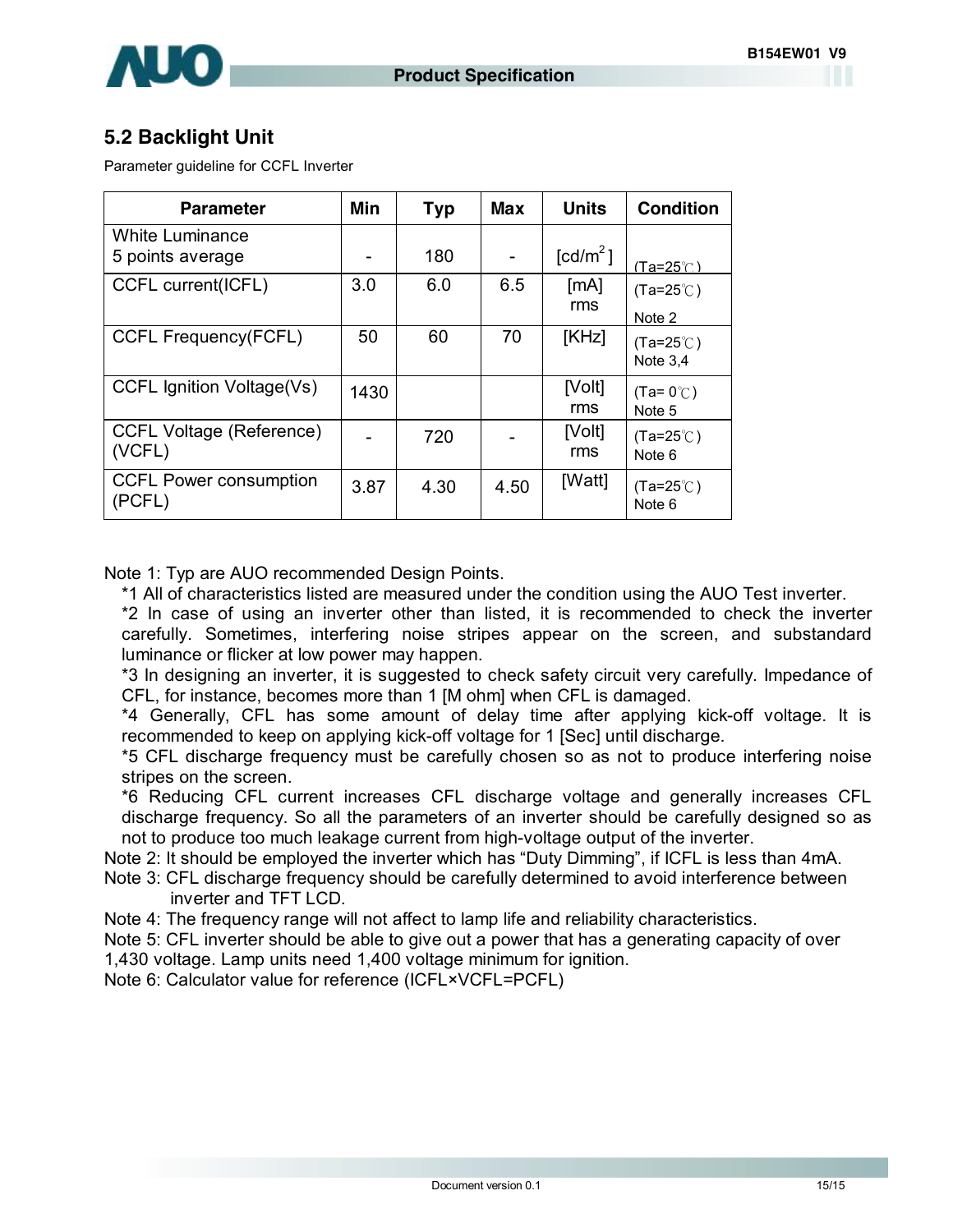

### **6. Signal Characteristic**

### **6.1 Pixel Format Image**

Following figure shows the relationship of the input signals and LCD pixel format.

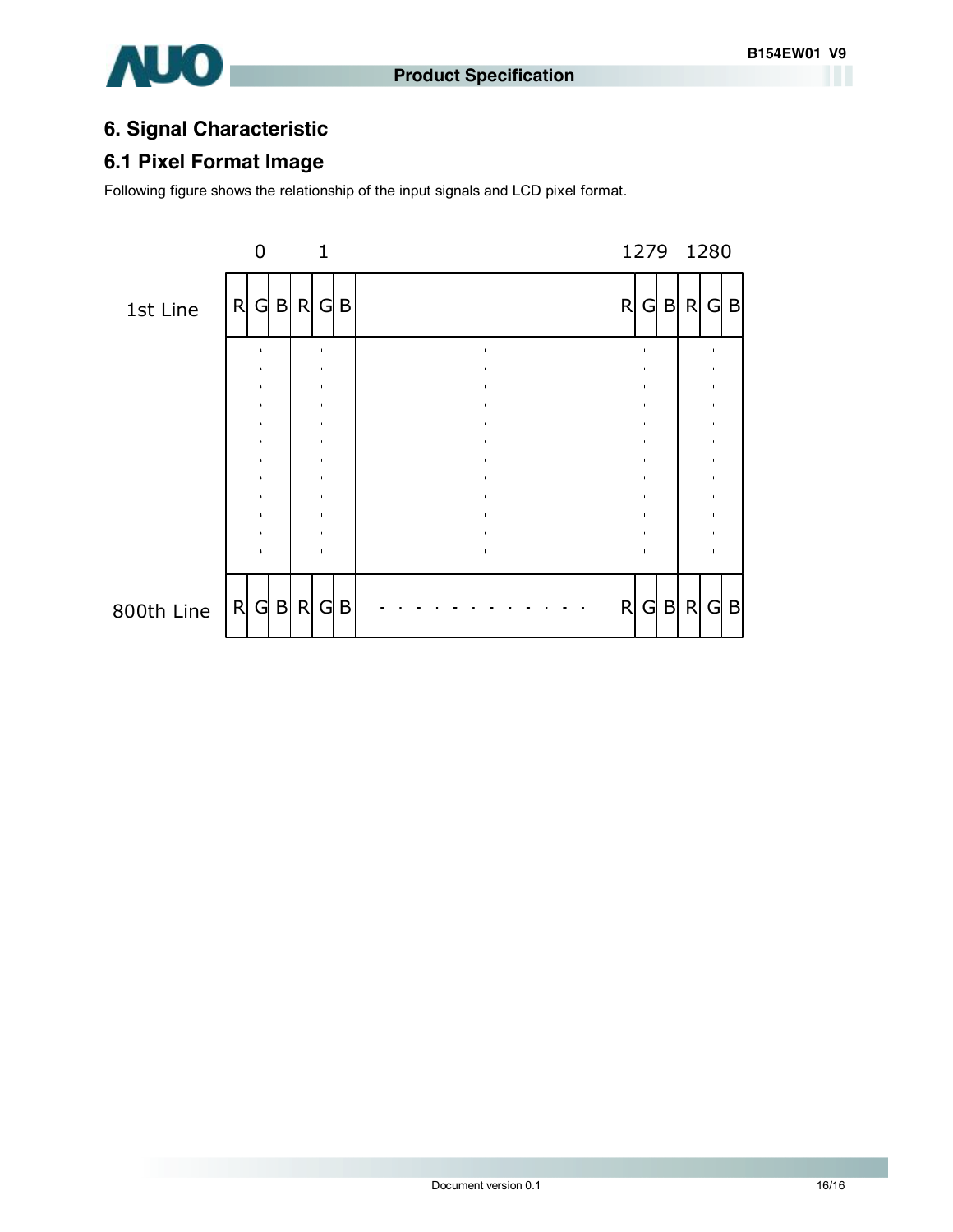

# **6.2 The input data format**



| <b>Signal Name</b>               | <b>Description</b>           |                                                       |
|----------------------------------|------------------------------|-------------------------------------------------------|
| RED <sub>5</sub>                 | Red Data 5 (MSB)             | Red-pixel Data                                        |
| RED4                             | Red Data 4                   | Each red pixel's brightness data consists of          |
| RED <sub>3</sub>                 | Red Data 3                   | these 6 bits pixel data.                              |
| RED <sub>2</sub>                 | Red Data 2                   |                                                       |
| RED1                             | Red Data 1                   |                                                       |
| RED <sub>0</sub>                 | Red Data 0 (LSB)             |                                                       |
|                                  | Red-pixel Data               |                                                       |
|                                  |                              |                                                       |
| <b>GREEN 5</b>                   | Green Data 5 (MSB)           | Green-pixel Data                                      |
| <b>GREEN 4</b>                   | Green Data 4                 | Each green pixel's brightness data consists of        |
| <b>GREEN 3</b><br><b>GREEN 2</b> | Green Data 3<br>Green Data 2 | these 6 bits pixel data.                              |
| <b>GREEN1</b>                    | Green Data 1                 |                                                       |
| <b>GREEN 0</b>                   | Green Data 0 (LSB)           |                                                       |
|                                  |                              |                                                       |
|                                  | Green-pixel Data             |                                                       |
| <b>BLUE 5</b>                    | Blue Data 5 (MSB)            | <b>Blue-pixel Data</b>                                |
| <b>BLUE 4</b>                    | <b>Blue Data 4</b>           | Each blue pixel's brightness data consists of         |
| BLUE <sub>3</sub>                | <b>Blue Data 3</b>           | these 6 bits pixel data.                              |
| <b>BLUE 2</b>                    | <b>Blue Data 2</b>           |                                                       |
| <b>BLUE 1</b>                    | <b>Blue Data 1</b>           |                                                       |
| BLUE 0                           | Blue Data 0 (LSB)            |                                                       |
|                                  | <b>Blue-pixel Data</b>       |                                                       |
| <b>DTCLK</b>                     | Data Clock                   | The typical frequency is 68.9 MHZ The signal          |
|                                  |                              | is used to strobe the pixel data and DSPTMG           |
|                                  |                              | signals. All pixel data shall be valid at the falling |
|                                  |                              | edge when the DSPTMG signal is high.                  |
| <b>DSPTMG</b>                    | <b>Display Timing</b>        | This signal is strobed at the falling edge of         |
|                                  |                              | -DTCLK. When the signal is high, the pixel data       |
|                                  |                              | shall be valid to be displayed.                       |
| <b>VSYNC</b>                     | <b>Vertical Sync</b>         | The signal is synchronized to -DTCLK.                 |
| <b>HSYNC</b>                     | <b>Horizontal Sync</b>       | The signal is synchronized to -DTCLK.                 |

Note: Output signals from any system shall be low or Hi-Z state when VDD is off.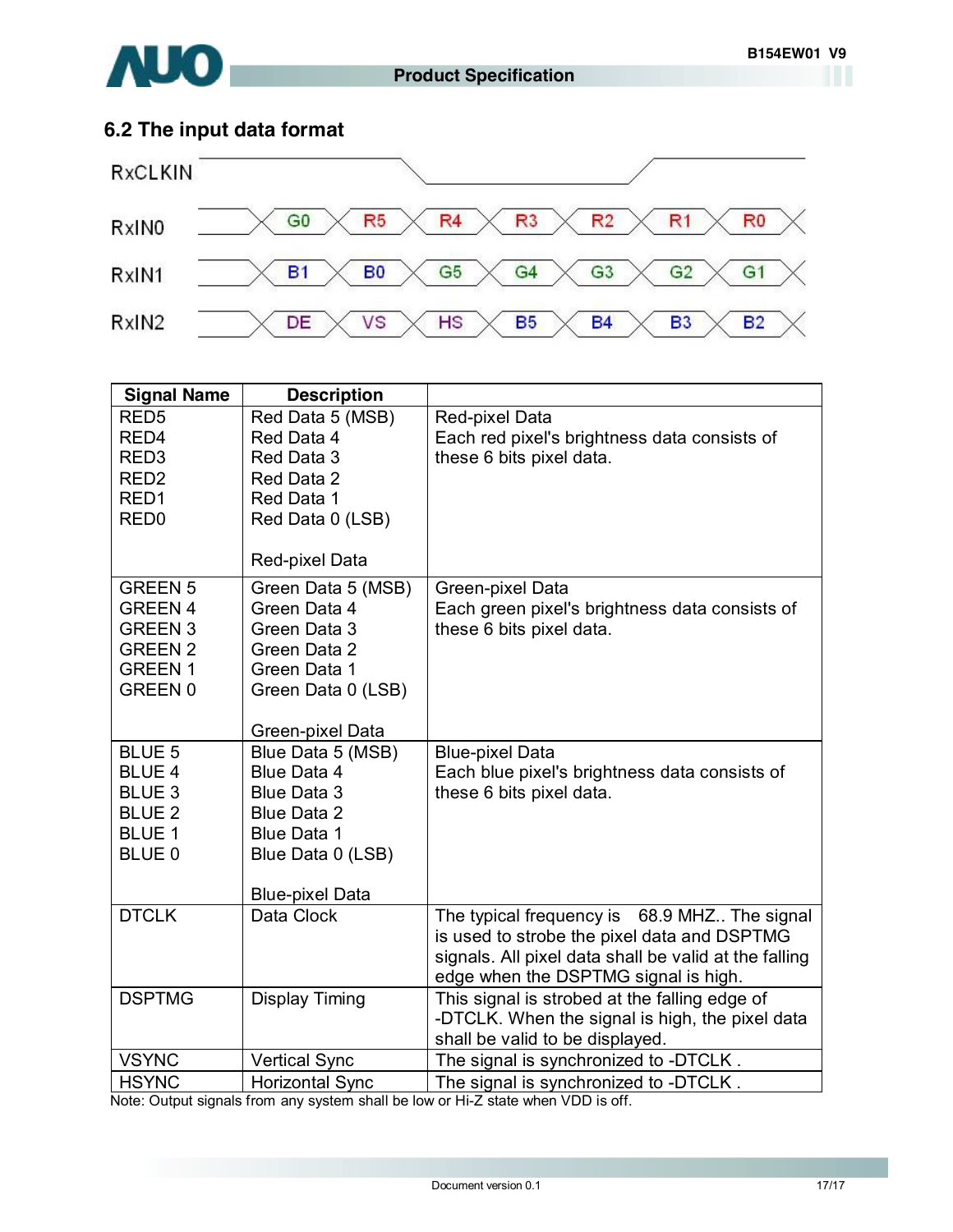

## **6.3 Signal Description**

The LVDS receiver equipped in this LCD module is compatible with SN75LVDS86 standard. LVDS is a differential signal technology for LCD interface and high speed data transfer device. Transmitter shall be SN75LVDS84 (negative edge sampling) or compatible**.** 

| PIN#           | <b>Signal Name</b>  | <b>Description</b>                                              |
|----------------|---------------------|-----------------------------------------------------------------|
| 1              | <b>GND</b>          | Ground                                                          |
| 2              | <b>VDD</b>          | +3.3V Power Supply                                              |
| 3              | <b>VDD</b>          | +3.3V Power Supply                                              |
| 4              | V <sub>EDID</sub>   | +3.3V EDID Power                                                |
| 5              | <b>NC</b>           | No Connection (For AUO test)                                    |
| 6              | CLK <sub>EDID</sub> | <b>EDID Clock Input</b>                                         |
| $\overline{7}$ | <b>DATAEDID</b>     | <b>EDID Data Input</b>                                          |
| 8              | RxIN0-              | LVDS differential data input(Red0-Red5, Green0)                 |
| 9              | RxIN0+              | LVDS differential data input(Red0-Red5, Green0)                 |
| 10             | <b>GND</b>          | Ground                                                          |
| 11             | RxIN1-              | LVDS differential data input(Green1-Green5, Blue0-Blue1)        |
| 12             | RxIN1+              | LVDS differential data input(Green1-Green5, Blue0-Blue1)        |
| 13             | <b>GND</b>          | Ground                                                          |
| 14             | RxIN2-              | LVDS differential data input(Blue2-Blue5, Hsync, Vsync, DSPTMG) |
| 15             | RxIN2+              | LVDS differential data input(Blue2-Blue5, Hsync, Vsync, DSPTMG) |
| 16             | <b>GND</b>          | Ground                                                          |
| 17             | RxCLKIN-            | LVDS differential clock input                                   |
| 18             | RxCLKIN+            | LVDS differential clock input                                   |
| 19             | <b>GND</b>          | Ground                                                          |
| 20             | <b>GND</b>          | Ground                                                          |
| 21             | NC                  | No Connection (For AUO test)                                    |
| 22             | <b>NC</b>           | No Connection (For AUO test)                                    |
| 23             | <b>NC</b>           | No Connection (For AUO test)                                    |
| 24             | <b>NC</b>           | No Connection (For AUO test)                                    |
| 25             | NC                  | No Connection (For AUO test)                                    |
| 26             | NC                  | No Connection (For AUO test)                                    |
| 27             | NC                  | No Connection (For AUO test)                                    |
| 28             | NC                  | No Connection (For AUO test)                                    |
| 29             | NC                  | No Connection (For AUO test)                                    |
| 30             | <b>NC</b>           | No Connection (For AUO test)                                    |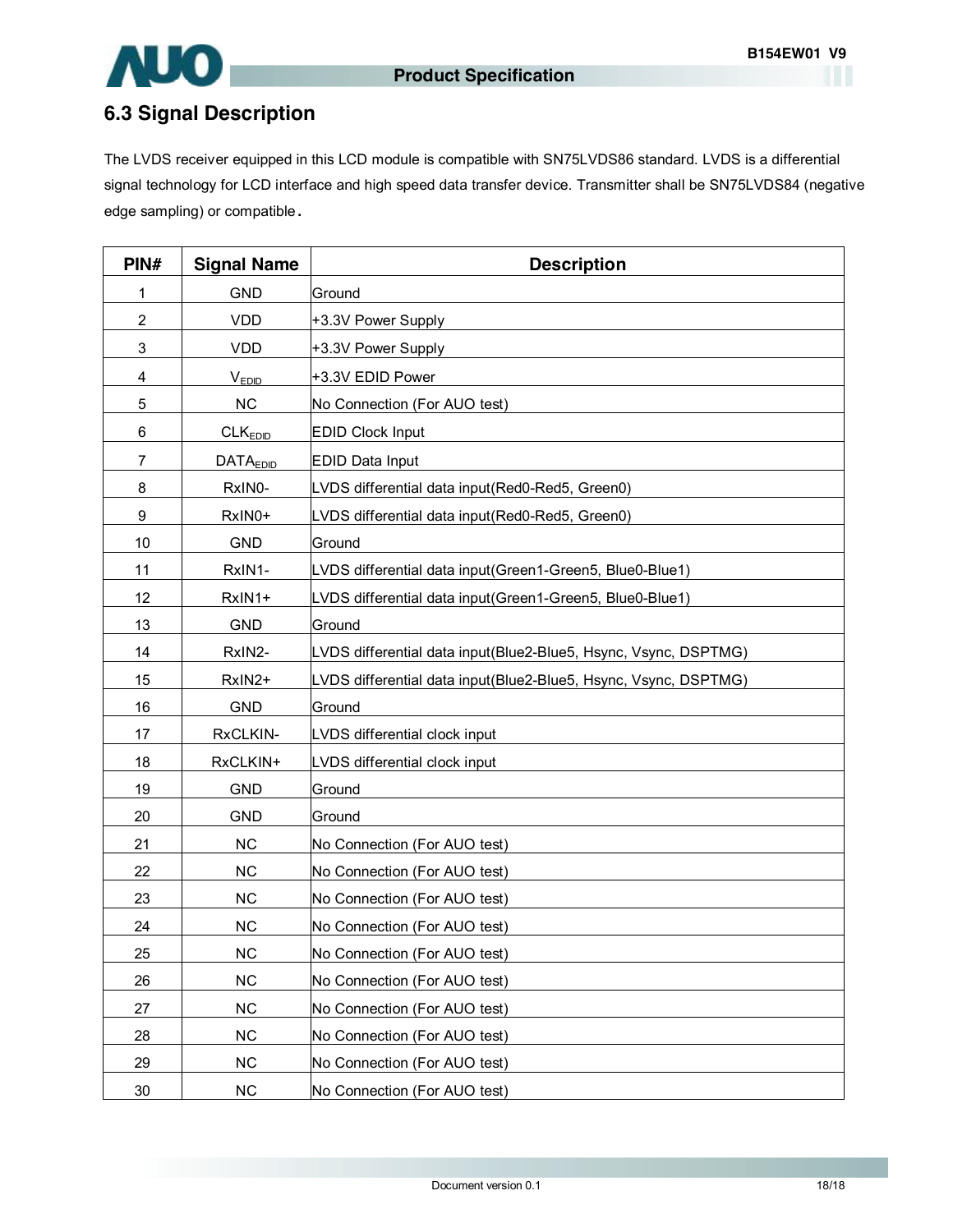

#### **Product Specification**



Note1: Start from right side

Note2: Please follow PSWG.

Note3: Input signals shall be low or Hi-Z state when VDD is off.

Internal circuit of LVDS inputs are as following.

The module uses a 100ohm resistor between positive and negative data lines of each receiver input

|                                    |              | SN75LVDS86 or Compatible |
|------------------------------------|--------------|--------------------------|
| Pin No.                            |              |                          |
| RxINO-<br>8                        | R            |                          |
| 9 RxIN0+                           |              |                          |
| 11 RxIN1-                          |              |                          |
| 12 RxIN1+                          | $\mathsf{R}$ |                          |
| 14 RxIN2-                          |              |                          |
| 15 RxIN2+                          | ${\sf R}$    |                          |
| <b>RxCLKIN-</b><br>17 <sub>1</sub> |              |                          |
| 18 RxCLKIN+                        | ${\sf R}$    |                          |
|                                    |              |                          |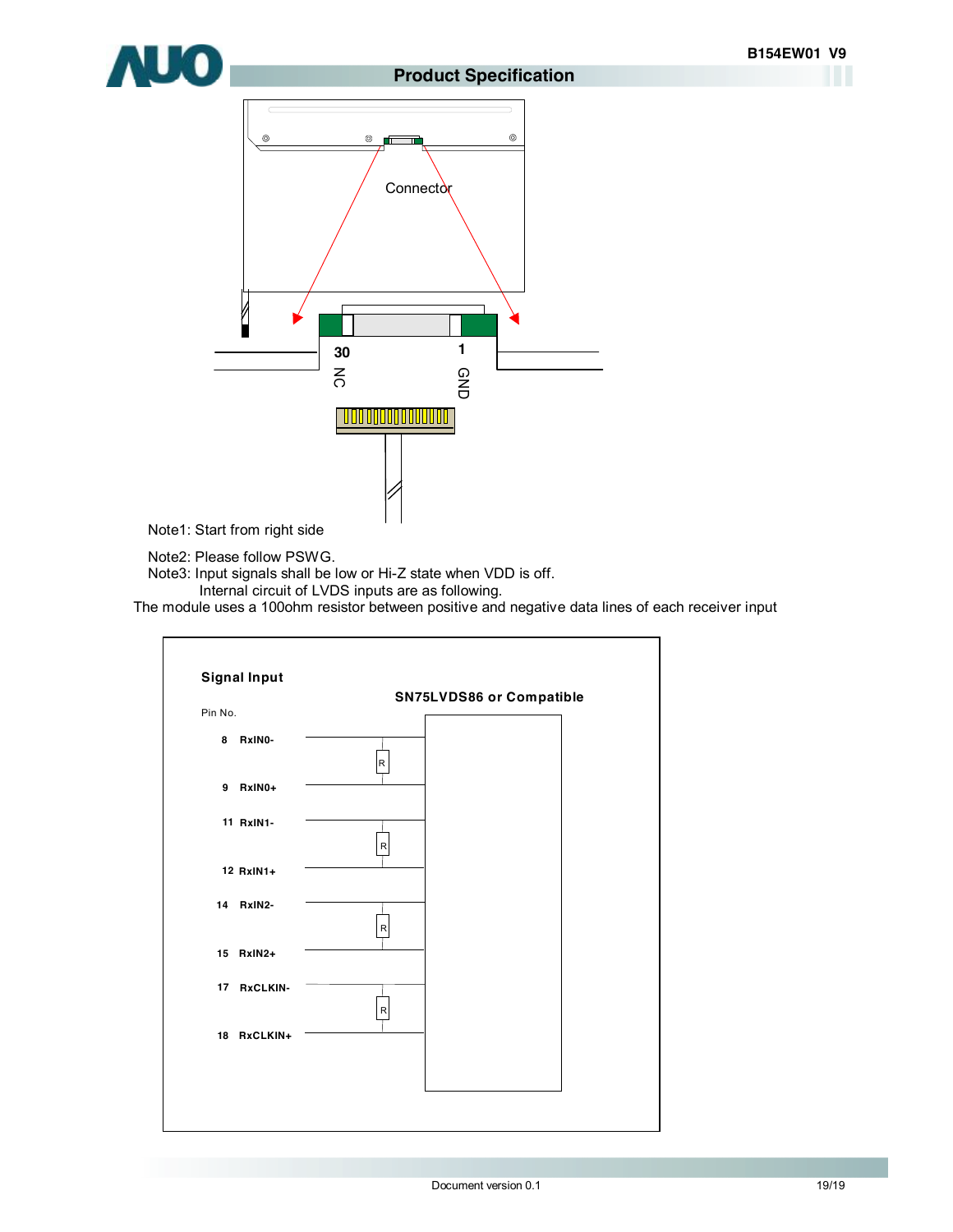

### **6.4 Interface Timing**

### **6.4.1 Timing Characteristics**

Basically, interface timings should match the 1280x800 /60Hz manufacturing guide line timing.

|                           | <b>Parameter</b>  | Symbol                     | Min.                     | Typ. | Max. | Unit                         |
|---------------------------|-------------------|----------------------------|--------------------------|------|------|------------------------------|
|                           | <b>Frame Rate</b> |                            | 50                       | 60   |      | Hz                           |
| Clock frequency           |                   | $1/\top_{\text{Clock}}$    | 50                       | 68.9 | 85   | MHz                          |
|                           | Period            | ${\sf T}_{\sf V}$          | 803                      | 816  | 832  |                              |
| Vertical                  | Active            | T <sub>VD</sub>            | 800                      | 800  | 800  | $T_{Line}$                   |
| Section                   | Blanking          | $T_{VB}$                   | 3                        | 16   | 32   |                              |
|                           | Period            | Tн                         | 1302                     | 1408 | 1700 |                              |
| Horizontal                | Active            | $\mathsf{T}_{\mathsf{HD}}$ | $\overline{\phantom{a}}$ | 1280 | -    | $T_{\text{Clock}}$           |
| Section                   | <b>Blanking</b>   | $\mathsf{T}_{\mathsf{HB}}$ | 22                       | 128  | 420  |                              |
| End-frame checking period |                   | tEF                        |                          | 2    |      | $\mathsf{T}_{\mathsf{Line}}$ |
| DE checking period        |                   | tDE                        |                          | 6400 |      | $T_{Line}$                   |

**Note** : DE mode only

### **6.4.2 Timing diagram**

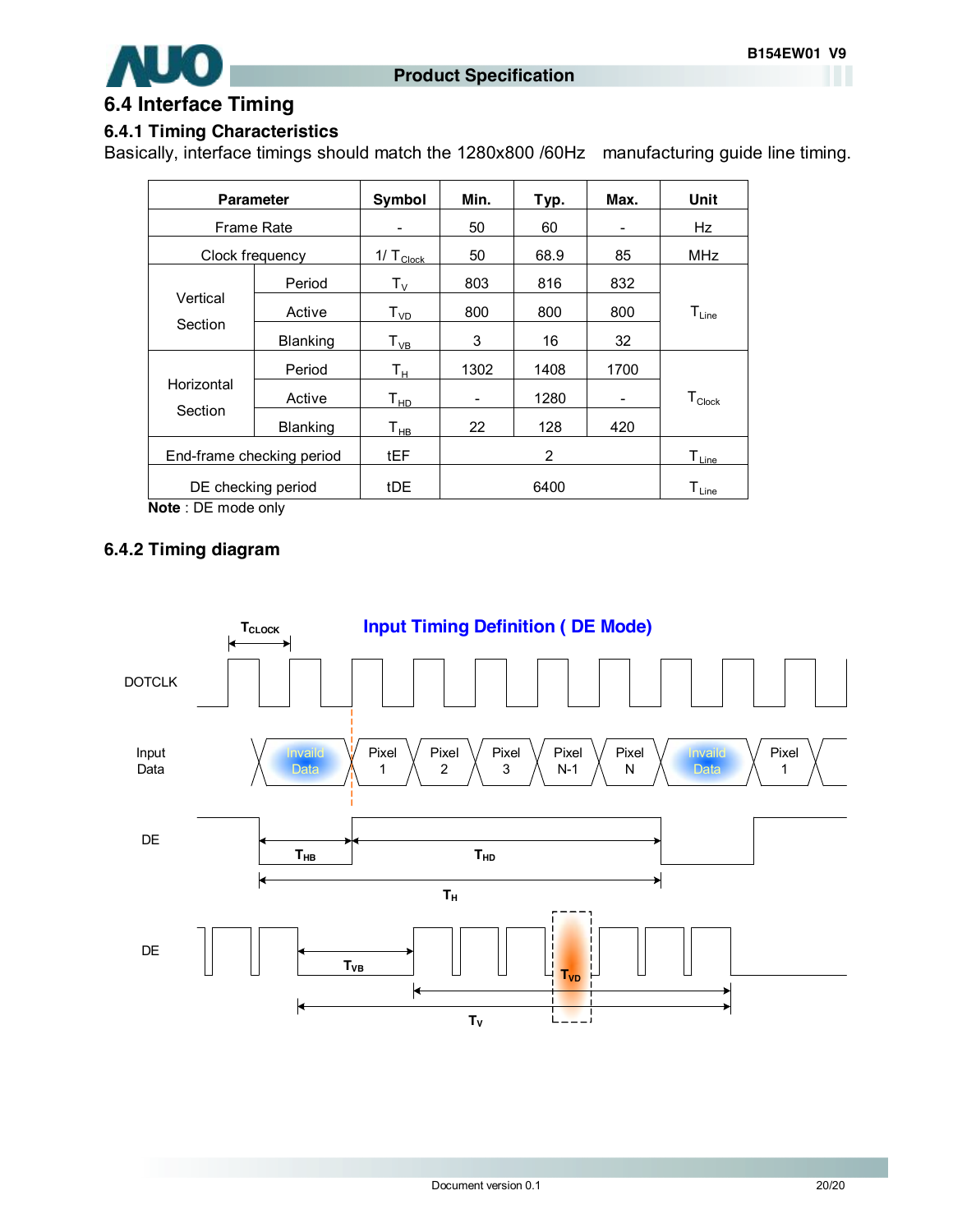

#### 6.5 Power ON/OFF Sequence

VDD power and lamp on/off sequence is as follows. Interface signals are also shown in the chart. Signals from any system shall be Hi-Z state or low level when VDD is off.



#### **Power Sequence Timing**

|                  | Value |      |      |              |
|------------------|-------|------|------|--------------|
| <b>Parameter</b> | Min.  | Typ. | Max. | <b>Units</b> |
| T1               | 0.5   |      | 10   | (ms)         |
| T <sub>2</sub>   | 0     |      | 50   | (ms)         |
| T <sub>3</sub>   | 0     | -    | 50   | (ms)         |
| T4               | 400   |      |      | (ms)         |
| T <sub>5</sub>   | 200   | -    |      | (ms)         |
| T <sub>6</sub>   | 200   | -    | -    | (ms)         |
| T7               | n     |      | 10   | (ms)         |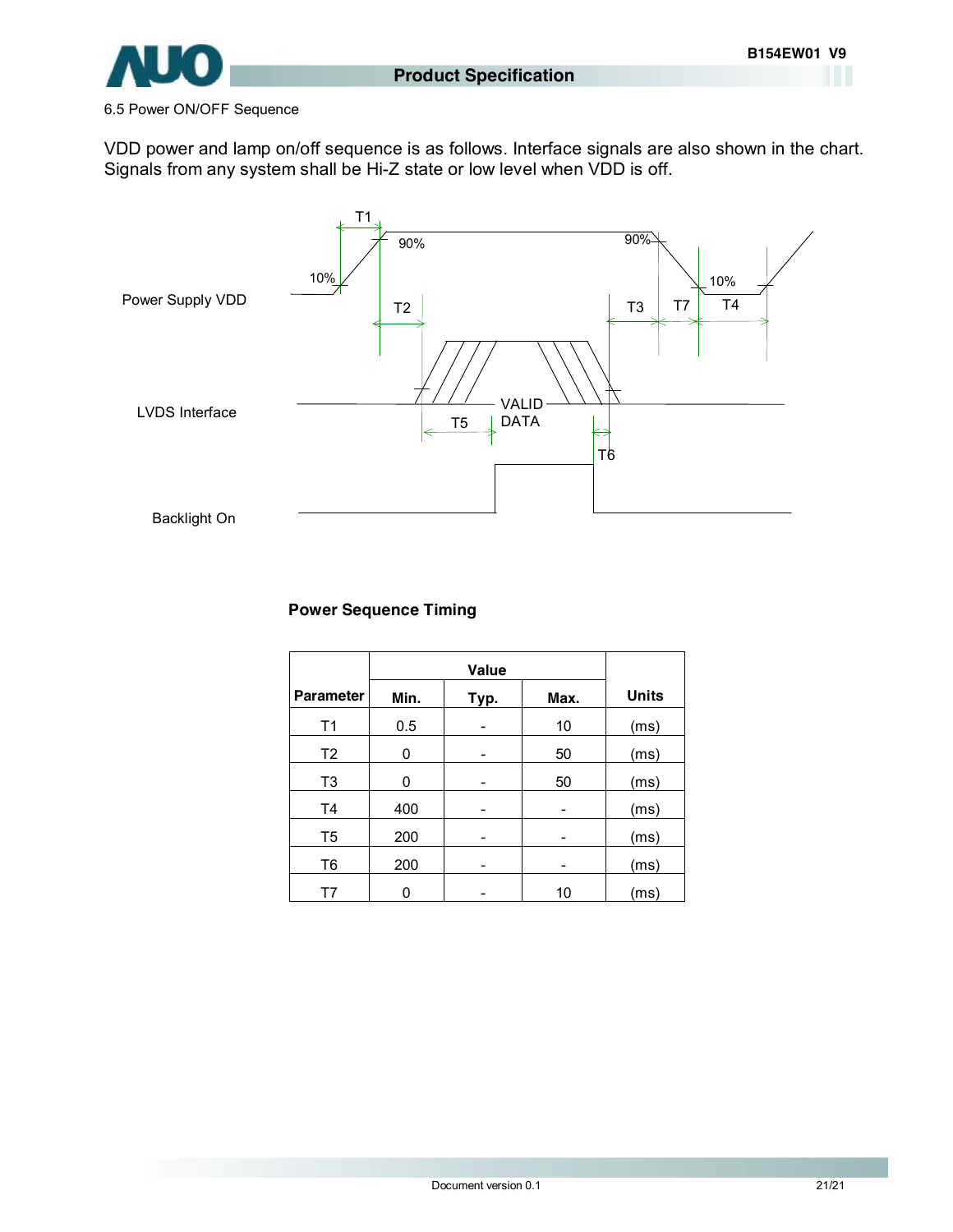

# **7. Connector & Pin Assignment**

Physical interface is described as for the connector on module.

These connectors are capable of accommodating the following signals and will be following components.

### **7.1 TFT LCD Module**

| <b>Connector Name / Designation</b> | <b>For Signal Connector</b>  |
|-------------------------------------|------------------------------|
| Manufacturer                        | JAE or compatible            |
| Type / Part Number                  | FI-XB30SL-HF10 or compatible |
| <b>Mating Housing/Part Number</b>   | FI-X30M, FI-X30C or FI-X30H  |
| <b>Mating Contact/Part Number</b>   | $FI-C3-A1$                   |

| Pin# | <b>Signal Name</b> | Pin#           | <b>Signal Name</b> |
|------|--------------------|----------------|--------------------|
|      | <b>GND</b>         | $\overline{2}$ | <b>VDD</b>         |
| 3    | <b>VDD</b>         | 4              | <b>VEDID</b>       |
| 5    | <b>NC</b>          | 6              | <b>CLKEDID</b>     |
| 7    | <b>DATAEDID</b>    | 8              | RxIN0-             |
| 9    | RxIN0+             | 10             | <b>GND</b>         |
| 11   | RxIN1-             | 12             | RxIN1+             |
| 13   | <b>GND</b>         | 14             | RxIN2-             |
| 15   | RxIN2+             | 16             | <b>GND</b>         |
| 17   | <b>RxCLKIN-</b>    | 18             | RxCLKIN+           |
| 19   | <b>GND</b>         | 20             | <b>GND</b>         |
| 21   | <b>NC</b>          | 22             | <b>NC</b>          |
| 23   | <b>NC</b>          | 24             | <b>NC</b>          |
| 25   | <b>NC</b>          | 26             | <b>NC</b>          |
| 27   | <b>NC</b>          | 28             | <b>NC</b>          |
| 29   | <b>NC</b>          | 30             | <b>NC</b>          |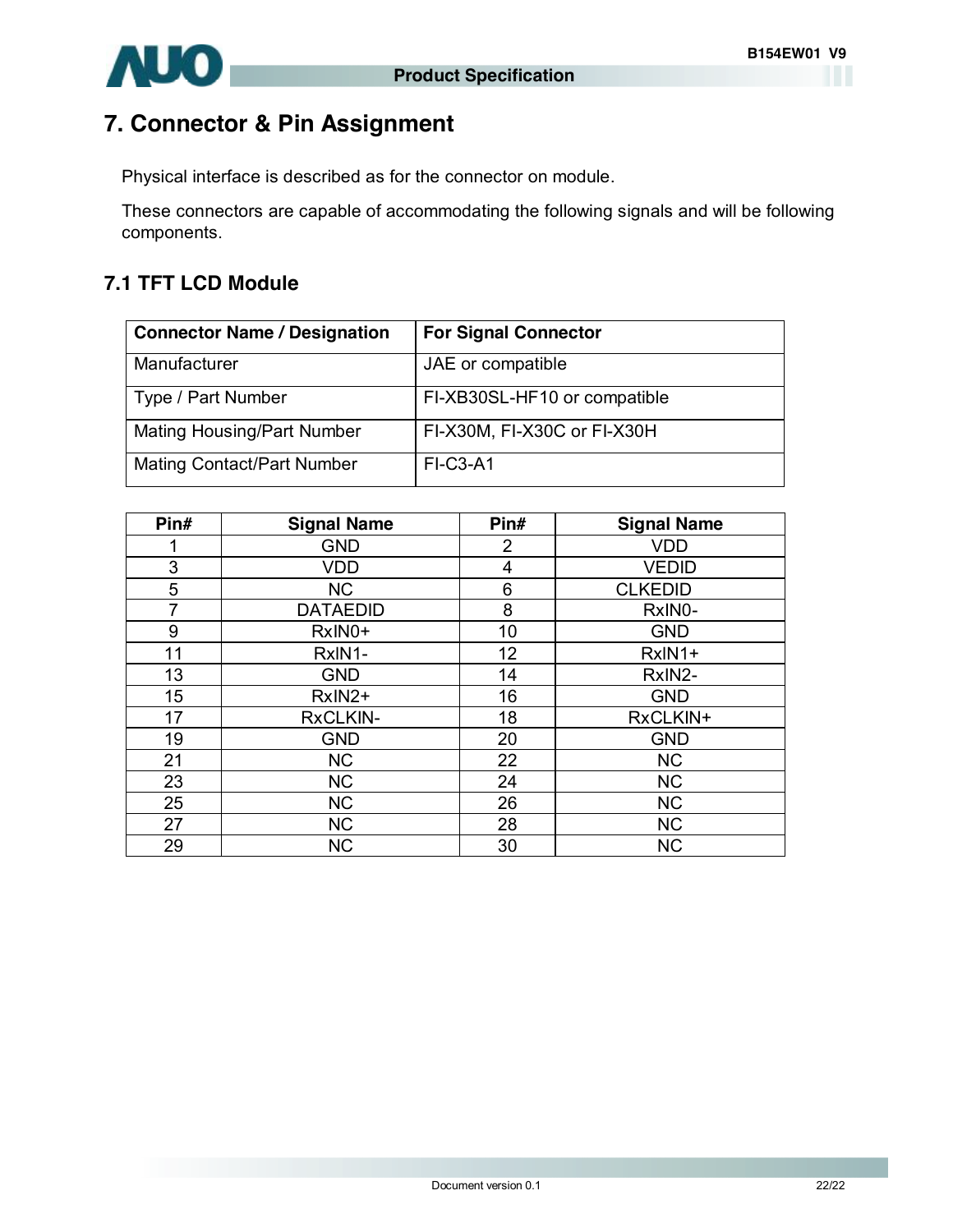

### **7.2 Backlight Unit**

Physical interface is described as for the connector on module.

These connectors are capable of accommodating the following signals and will be following components.

| <b>Connector Name / Designation</b> | <b>For Lamp Connector</b> |
|-------------------------------------|---------------------------|
| Manufacturer                        | JST                       |
| Type / Part Number                  | <b>BHSR-02VS-1</b>        |
| Mating Type / Part Number           | SM02B-BHSS-1-TB           |

## **7.3 Signal for Lamp connector**

| Pin # | <b>Cable color</b> | <b>Signal Name</b> |
|-------|--------------------|--------------------|
|       | Red                | Lamp High Voltage  |
|       | White              | Lamp Low Voltage   |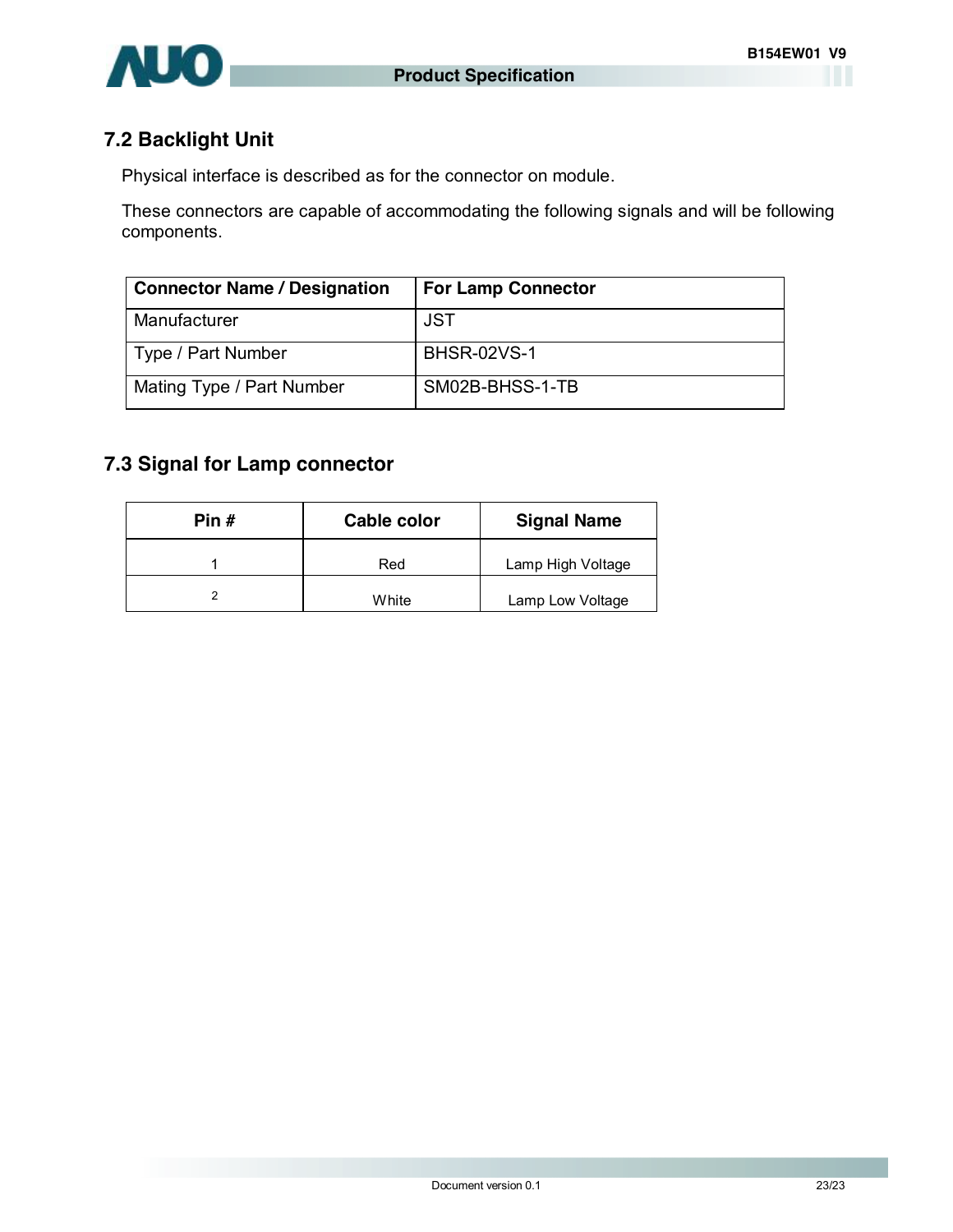

### **8. Vibration and Shock Test**

### **8.1 Vibration Test**

#### **Test Spec:**

| Test method:  | Non-Operation                  |
|---------------|--------------------------------|
| Acceleration: | 2.16G                          |
| Frequency:    | 10 - 500Hz Random              |
| Sweep:        | 30 Minutes each Axis (X, Y, Z) |

## **8.2 Shock Test Spec:**

#### **Test Spec:**

| Test method:  | Non-Operation                  |
|---------------|--------------------------------|
| Acceleration: | 220 G, Half sine wave          |
| Active time:  | 2 ms                           |
| Pulse:        | X, Y, Z one time for each side |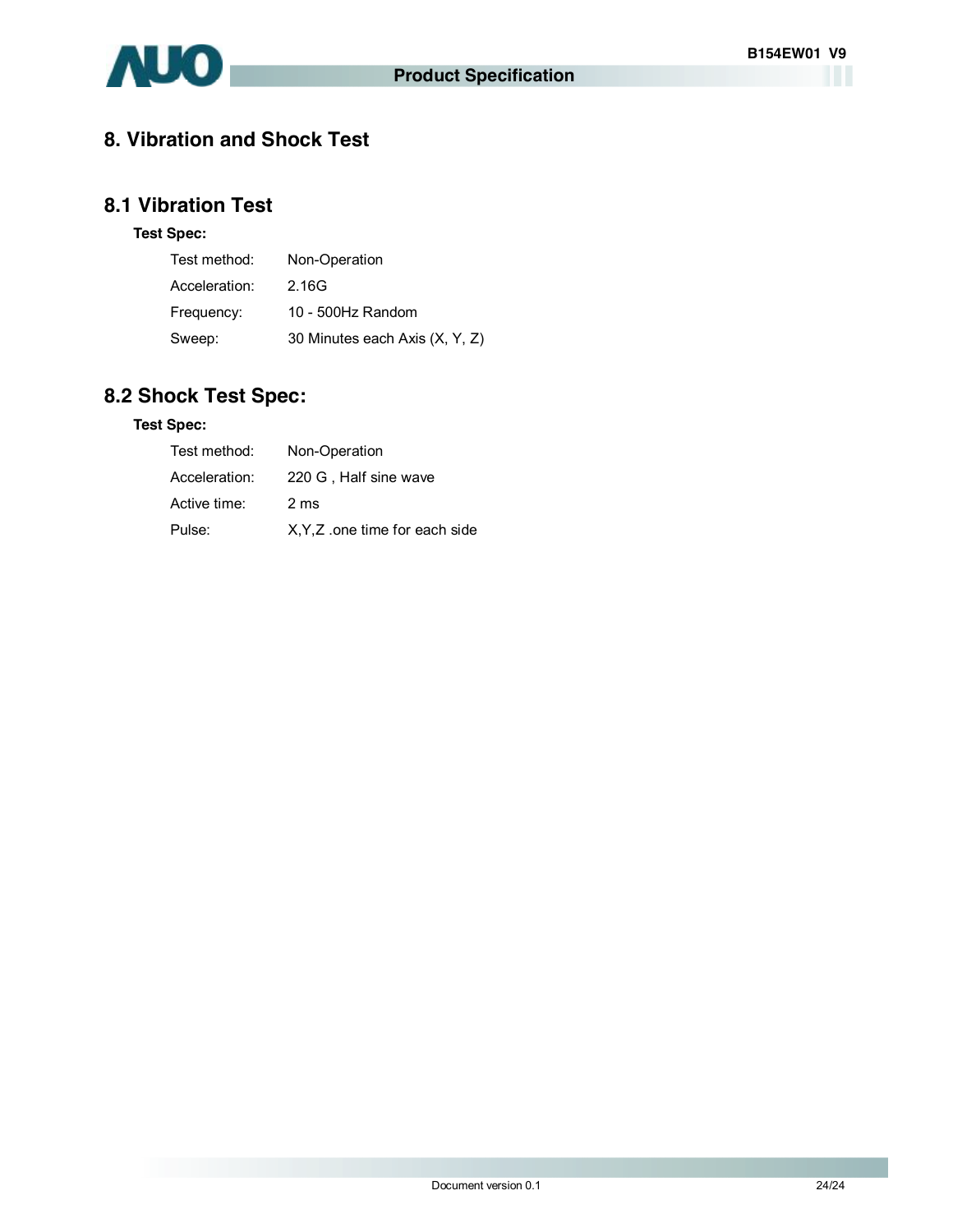

### **9. Reliability**

| <b>Items</b>                             | <b>Required Condition</b>                                                                                     | <b>Note</b> |
|------------------------------------------|---------------------------------------------------------------------------------------------------------------|-------------|
| Temperature<br><b>Humidity Bias</b>      | 40℃/90%,300Hr                                                                                                 |             |
| <b>High Temperature</b><br>Operation     | 60℃/Dry,300Hr                                                                                                 |             |
| Low Temperature<br>Operation             | 0°C,300Hr                                                                                                     |             |
| On/Off Test                              | 25℃,150hrs(ON/10 sec. OFF/10sec., 10,000 cycles)                                                              |             |
| <b>Hot Storage</b>                       | 60℃/35% RH ,250 hours                                                                                         |             |
| Cold Storage                             | -20℃/50% RH ,250 hours                                                                                        |             |
| <b>Thermal Shock Test</b>                | -20°C/30 min ,60°C/30 min 100 cycles                                                                          |             |
| <b>Hot Start Test</b>                    | $50^{\circ}$ /1 Hr min. power on/off per 5 minutes, 5 times                                                   |             |
| <b>Cold Start Test</b>                   | 0°C/1 Hr min. power on/off per 5 minutes, 5 times                                                             |             |
| <b>Shock Test</b><br>(Non-Operating)     | 220G, 2ms, Half-sine wave                                                                                     |             |
| <b>Vibration Test</b><br>(Non-Operating) | Random vibration, 2.16 G zero-to-peak, 10 to 500 Hz,<br>30 mins in each of three mutually perpendicular axes. |             |
| <b>ESD</b>                               | Contact:<br>±8KV/ operation<br>Air :<br>±15KV / operation                                                     | Note 1      |
| Room temperature<br><b>Test</b>          | $25^{\circ}$ C, 2000 hours, Operating with loop pattern                                                       |             |

Note1: According to EN61000-4-2 , ESD class B: Some performance degradation allowed. No data lost

- . Self-recoverable. No hardware failures.
- Note2: CCFL Life time: 10,000 hours minimum under normal module usage.
- Note3: MTBF (Excluding the CCFL): 30,000 hours with a confidence level 90%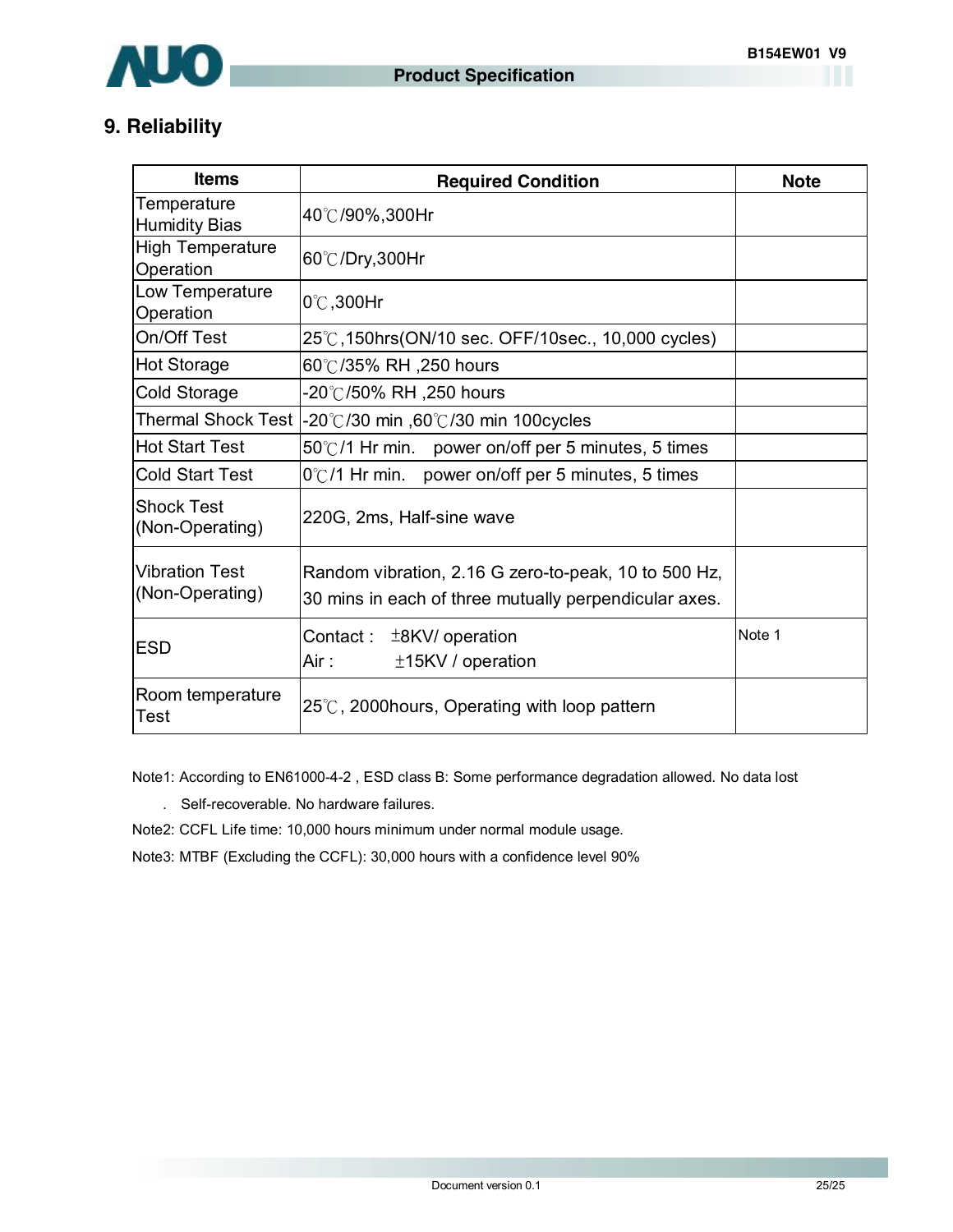### **10. Mechanical Characteristics**

**10.1 LCM Outline Dimension** 

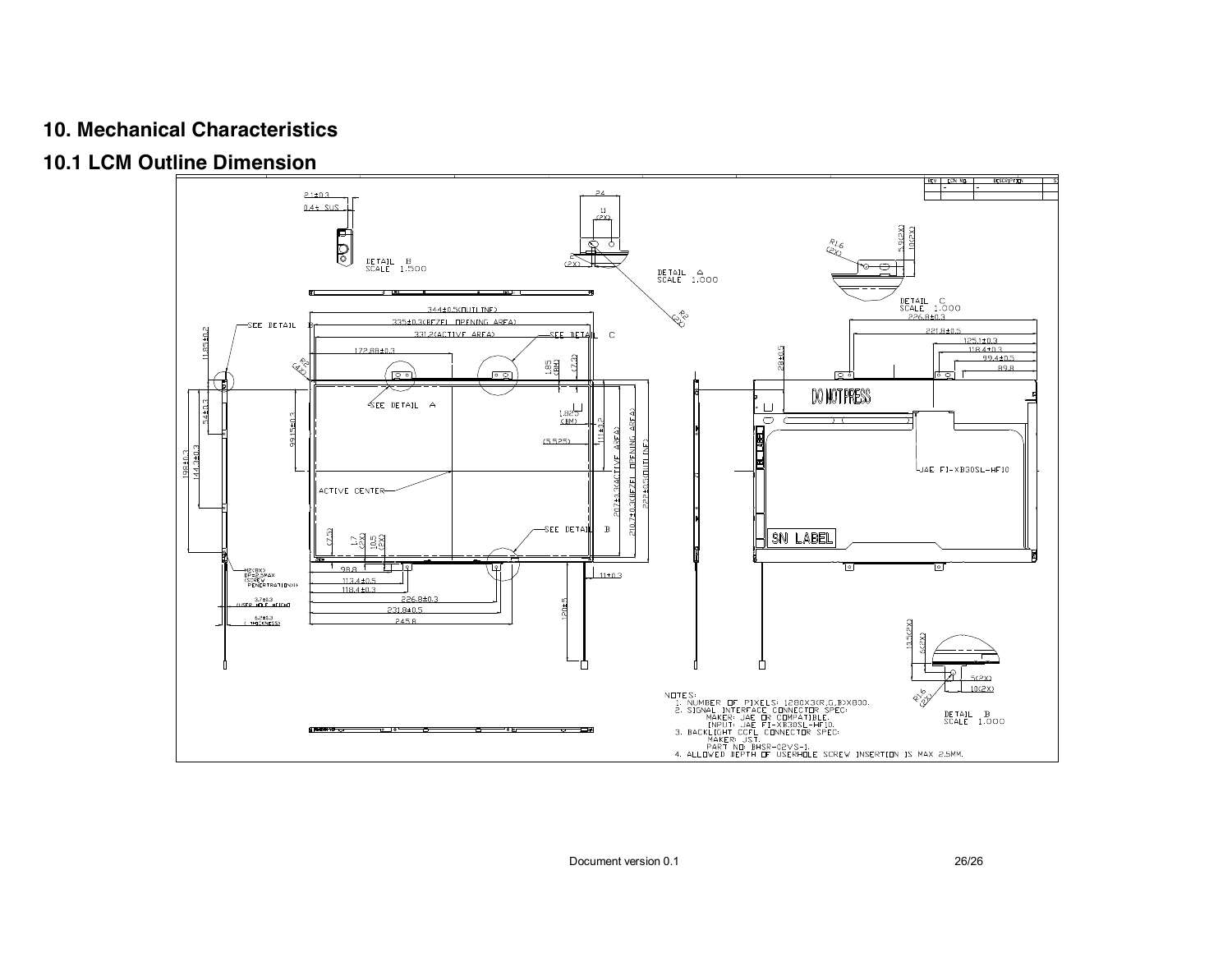### **10.2 Screw Hole Depth and Center Position**

Screw hole minimum depth, from side surface =2.5 mm (See drawing)

Screw hole center location, from front surface =  $3.7 \pm 0.2$ mm (See drawing) Screw Torque: Maximum 2.5 kgf-cm

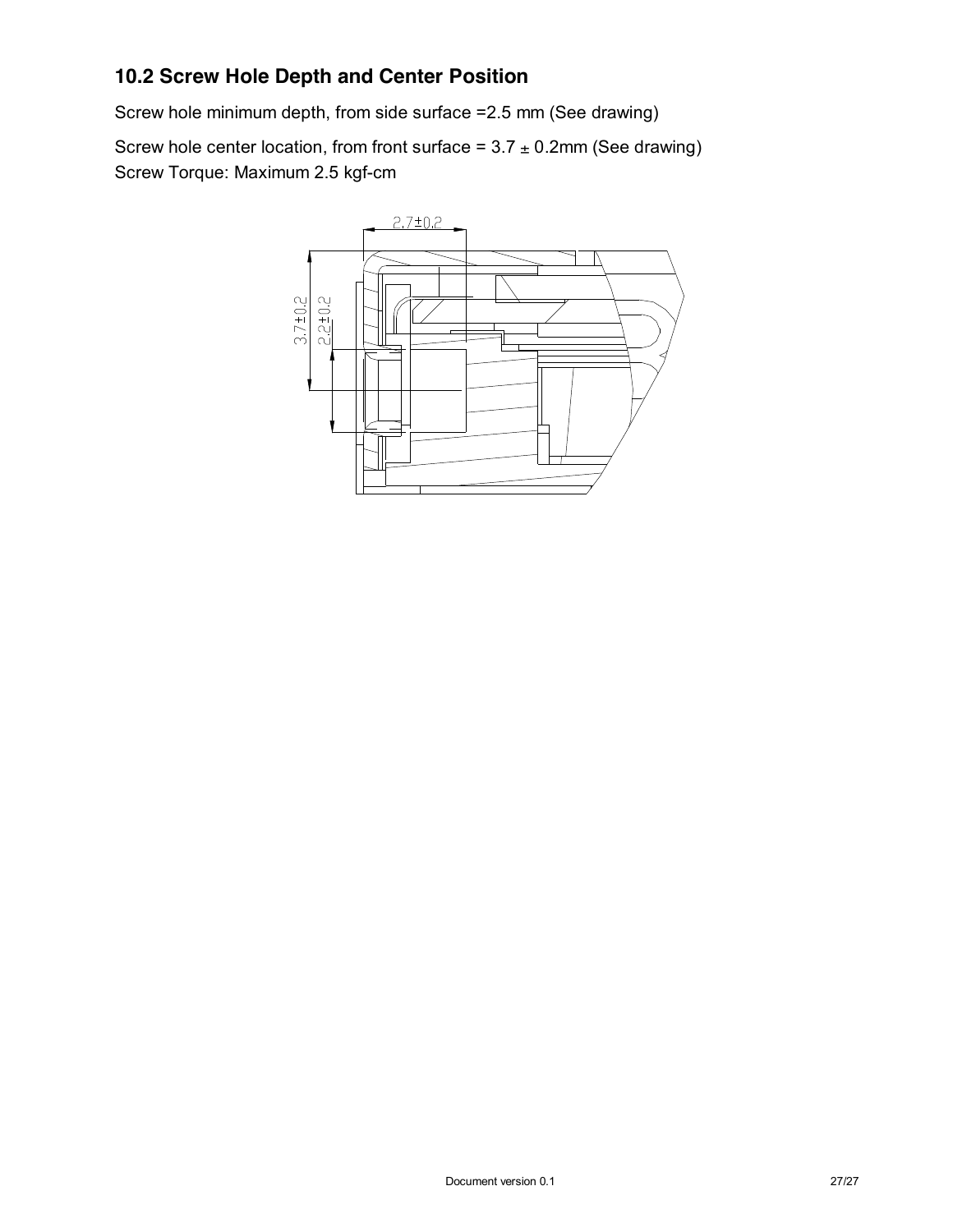## **11. Shipping and Package**

### **11.1 Shipping Label Format**



**Note 1:** 

| <b>IC Combination</b>                     | <b>Control Code</b> | нw |  |
|-------------------------------------------|---------------------|----|--|
| Source IC:NT39360<br>Gate IC: NT 3959C    | <b>OAXXX</b>        | OΑ |  |
| Source TSBT6L92A<br>Gate IC: NECupd160703 | 1AXXX               | 1Α |  |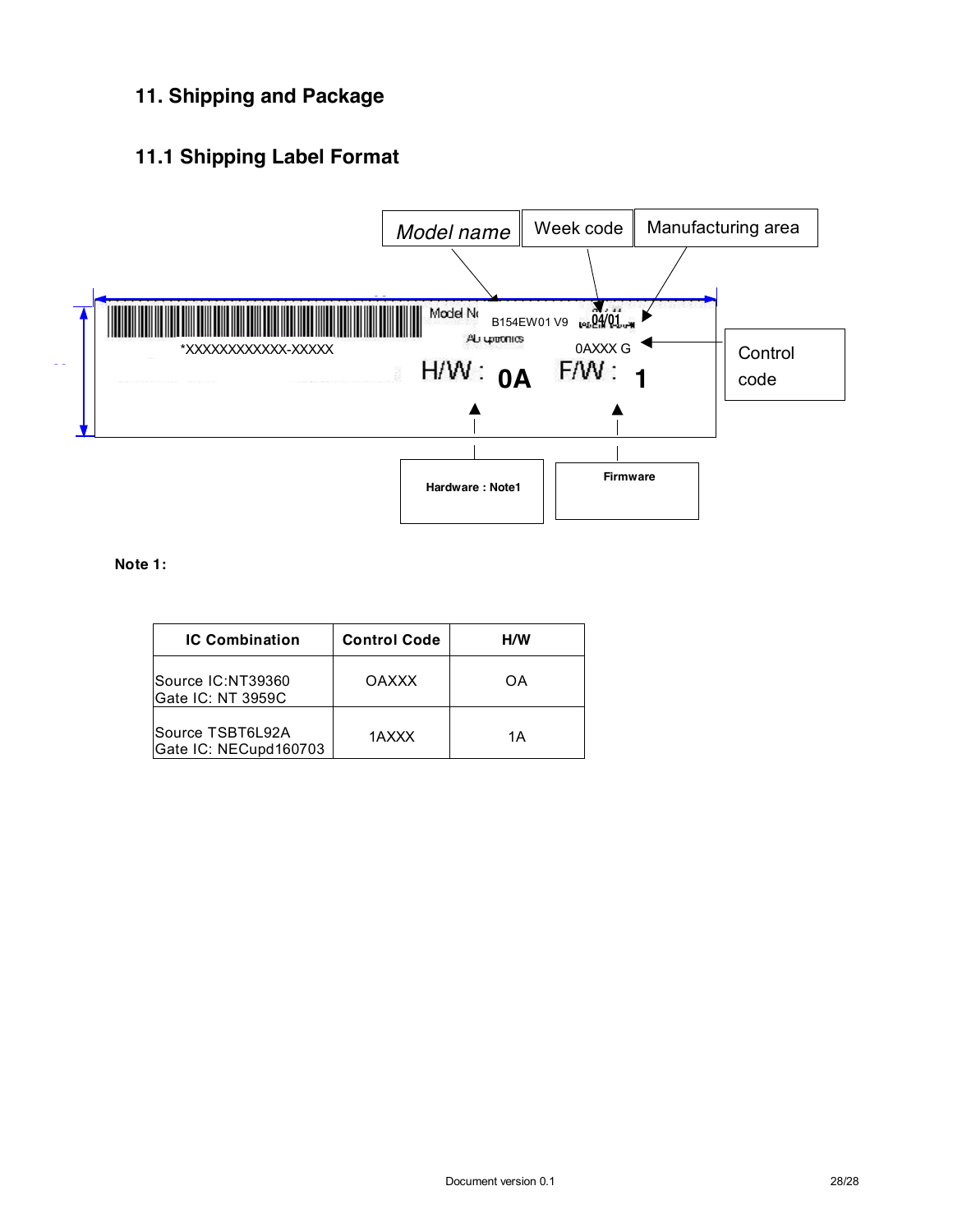### **11.2. Carton package**

The outside dimension of carton is 455 (L)mm x 380 (W)mm x 355 (H)mm



**11.3 Shipping package of palletizing sequence** 



Note : Limit of box palletizing = Max 3 layers(ship and stock conditions)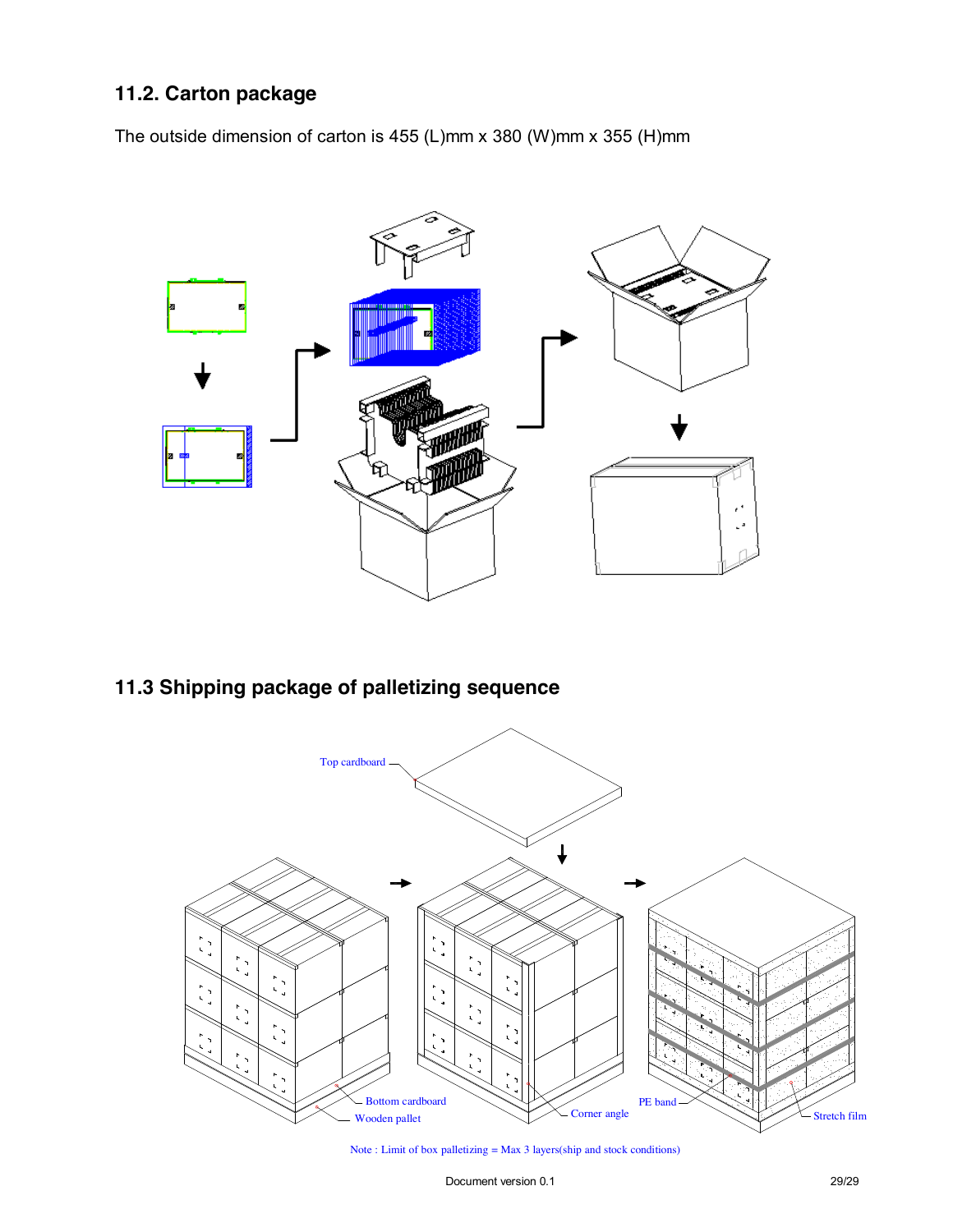# **12. Appendix: EDID description**

| <b>Address</b> | <b>FUNCTION</b>              | Value      | Value      | Value       | <b>Notes</b>                      |
|----------------|------------------------------|------------|------------|-------------|-----------------------------------|
| <b>HEX</b>     |                              | <b>HEX</b> | <b>BIN</b> | <b>DEC</b>  | Date: Apr/19/2005                 |
| 00             | Header                       | 00         | 00000000   | $\bf{0}$    |                                   |
| 01             |                              | <b>FF</b>  | 11111111   | 255         |                                   |
| 02             |                              | <b>FF</b>  | 11111111   | 255         |                                   |
| 03             |                              | <b>FF</b>  | 11111111   | 255         |                                   |
| 04             |                              | FF         | 11111111   | 255         |                                   |
| 05             |                              | <b>FF</b>  | 11111111   | 255         |                                   |
| 06             |                              | <b>FF</b>  | 11111111   | 255         |                                   |
| 07             |                              | 00         | 00000000   | $\mathbf 0$ |                                   |
| 08             | EISA Manuf. Code LSB         | 06         | 00000110   | 6           | <b>ASCII Data String:B154EW01</b> |
| 09             | <b>Compressed ASCII</b>      | AF         | 10101111   | 175         | <b>AUO</b>                        |
| 0A             | <b>Product Code</b>          | 74         | 01110100   | 116         | 15.4"(0111)+1280x800(0100)        |
| 0B             | hex, LSB first               | 19         | 00011001   | 25          | B154EW01(0001)+V9(1001)           |
| 0C             | 32- bit ser $#$              | 00         | 00000000   | $\mathbf 0$ | unused                            |
| 0D             |                              | 00         | 00000000   | $\pmb{0}$   |                                   |
| 0E             |                              | 00         | 00000000   | $\bf{0}$    |                                   |
| 0F             |                              | 00         | 00000000   | $\bf{0}$    |                                   |
| 10             | Week of manufacture          | 01         | 00000001   | 1           | Week 42                           |
| 11             | Year of manufacture          | 0F         | 00001111   | 15          | 15(2005-1990=15)                  |
| 12             | <b>EDID Structure Ver.</b>   | 01         | 00000001   | 1           |                                   |
| 13             | EDID revision #              | 03         | 00000011   | 3           |                                   |
| 14             | Video input definition       | 80         | 10000000   | 128         | <b>Digital Input</b>              |
| 15             | Max H image size             | 21         | 00100001   | 33          | 33.12cm                           |
| 16             | Max V image size             | 15         | 00010101   | 21          | 20.7cm                            |
| 17             | Display Gamma                | 78         | 01111000   | 120         | Gamma 2.2                         |
| 18             | <b>Feature support</b>       | 0A         | 00001010   | 10          | no DPMS, Active off, RGB color    |
| 19             | Red/green low bits           | 85         | 10000101   | 133         |                                   |
| <b>1A</b>      | Blue/white low bits          | A5         | 10100101   | 165         |                                   |
| 1B             | Red x/ high bits             | 99         | 10011001   | 153         | $Rx=0.6$                          |
| 1C             | Red y                        | 57         | 01010111   | 87          | $Ry=0.34$                         |
| 1D             | Green x                      | 4F         | 01001111   | 79          | $Gx=0.31$                         |
| 1E             | Green y                      | 8F         | 10001111   | 143         | $Gy=0.56$                         |
| 1F             | Blue x                       | 26         | 00100110   | 38          | $Bx=0.15$                         |
| 20             | Blue y                       | 1D         | 00011101   | 29          | $B_y=0.115$                       |
| 21             | White x                      | 50         | 01010000   | 80          | $Wx=0.313$                        |
| 22             | White y                      | 54         | 01010100   | 84          | $Wy=0.329$                        |
| 23             | <b>Established timing 1</b>  | 00         | 00000000   | $\bf{0}$    | unused                            |
| 24             | <b>Established timing 2</b>  | 00         | 00000000   | $\pmb{0}$   |                                   |
| 25             | <b>Manufacturer's Timing</b> | 00         | 00000000   | 0           |                                   |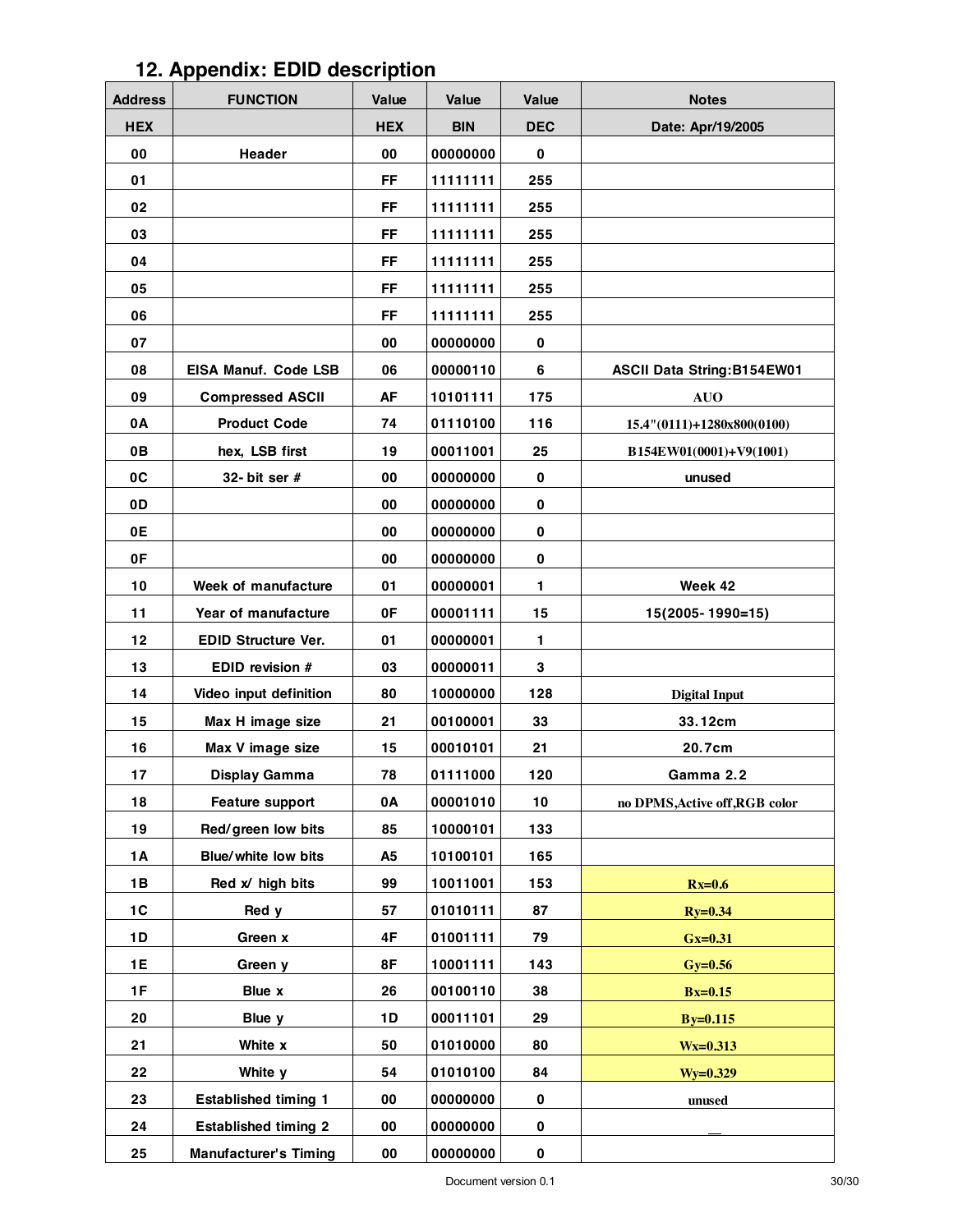| 26        | Standard timing #1              | 01        | 00000001 | $\mathbf{1}$ | unused                            |
|-----------|---------------------------------|-----------|----------|--------------|-----------------------------------|
| 27        |                                 | 01        | 00000001 | 1            |                                   |
| 28        | Standard timing #2              | 01        | 00000001 | $\mathbf{1}$ |                                   |
| 29        |                                 | 01        | 00000001 | $\mathbf{1}$ |                                   |
| 2A        | Standard timing #3              | 01        | 00000001 | $\mathbf{1}$ |                                   |
| 2B        |                                 | 01        | 00000001 | $\mathbf{1}$ |                                   |
| 2C        | Standard timing #4              | 01        | 00000001 | $\mathbf{1}$ |                                   |
| 2D        |                                 | 01        | 00000001 | 1            |                                   |
| <b>2E</b> | Standard timing #5              | 01        | 00000001 | 1            |                                   |
| 2F        |                                 | 01        | 00000001 | 1            |                                   |
| 30        | Standard timing #6              | 01        | 00000001 | $\mathbf{1}$ |                                   |
| 31        |                                 | 01        | 00000001 | 1            |                                   |
| 32        | Standard timing #7              | 01        | 00000001 | 1            |                                   |
| 33        |                                 | 01        | 00000001 | $\mathbf{1}$ |                                   |
| 34        | Standard timing #8              | 01        | 00000001 | 1            |                                   |
| 35        |                                 | 01        | 00000001 | $\mathbf{1}$ |                                   |
| 36        | Pixel Clock/10,000 (LSB)        | EA        | 11101010 | 234          | <b>Timing Descriptor #1</b>       |
|           |                                 |           |          |              | 1280x800 @60_mode:pixel           |
| 37        | Pixel Clock/10,000 (MSB)        | 1A        | 00011010 | 26           | clock=68.9MHz                     |
|           | Horiz. Active pixels(Lower 8    |           |          |              |                                   |
| 38        | bits)                           | 00        | 00000000 | $\pmb{0}$    | Horiz active=1280 pixels          |
| 39        | Horiz.Blanking (Lower 8 bits)   | 80        | 10000000 | 128          | Horiz blanking=128 pixels         |
|           | Horiz. Active pixels: Horiz.    |           |          |              |                                   |
| 3A        | <b>Blanking (Upper4:4 bits)</b> | 50        | 01010000 | 80           |                                   |
|           |                                 |           |          |              |                                   |
| 3В        |                                 | 20        | 00100000 | 32           | Vertcal active=800 lines          |
| 3C        |                                 | 10        | 00010000 | 16           | Vertical blanking=16 lines        |
|           | Vert. Active pixels: Vert.      |           |          |              |                                   |
| 3D        | <b>Blanking (Upper4:4 bits)</b> | 30        | 00110000 | 48           |                                   |
| 3E        |                                 | 15        | 00010101 | 21           | Horiz sync. Offset=21 pixels      |
| 3F        |                                 | 20        | 00100000 | 32           | Horiz sync. Pulse Width=32 pixels |
|           | Vert. Sync. Offset=xx lines,    |           |          |              | Verti sync. Offset=4 lines, Sync  |
| 40        | <b>Sync Width=xx lines</b>      | 44        | 01000100 | 68           | Width=4 lines                     |
|           | Horz. Ver. Sync/Width           |           |          |              |                                   |
| 41        | (upper 2 bits)                  | 00        | 00000000 | 0            |                                   |
| 42        | Hori. Image size (Lower 8 bits) | 4B        | 01001011 | 75           | Hori image size= 331 mm           |
| 43        | Vert. Image size (Lower 8 bits) | <b>CF</b> | 11001111 | 207          | Verti image size = 207mm          |
|           | Hori. Image size : Vert. Image  | 10        |          |              |                                   |
| 44        | size (Upper 4 bits)             |           | 00010000 | 16           |                                   |
| 45        |                                 | 00        | 00000000 | 0            | Horizontal Border = 0             |
| 46        |                                 | 00        | 00000000 | $\pmb{0}$    | Vertical Border = 0               |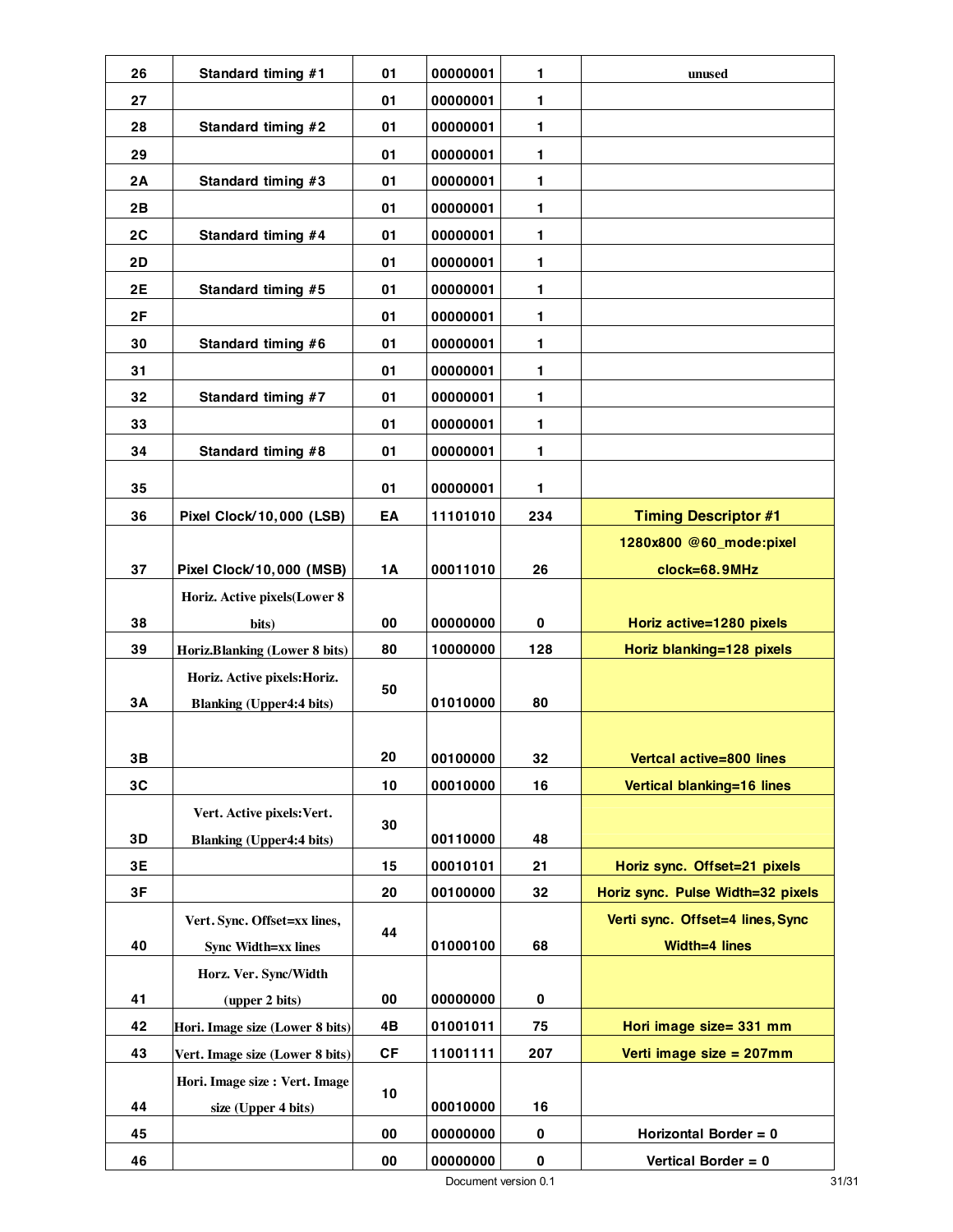| 47        |                         | 18        | 00011000 | 24        |                                   |
|-----------|-------------------------|-----------|----------|-----------|-----------------------------------|
| 48        | Detailed timing/monitor | 00        | 00000000 | $\pmb{0}$ | <b>ASCII Data String:B154EW01</b> |
| 49        | descriptor #2           | 00        | 00000000 | $\pmb{0}$ |                                   |
| 4A        |                         | 00        | 00000000 | $\pmb{0}$ |                                   |
| 4B        |                         | 0F        | 00001111 | 15        |                                   |
| 4C        |                         | 00        | 00000000 | $\pmb{0}$ |                                   |
| 4D        |                         | 00        | 00000000 | $\pmb{0}$ |                                   |
| 4E        |                         | 00        | 00000000 | $\pmb{0}$ |                                   |
| 4F        |                         | 00        | 00000000 | $\pmb{0}$ |                                   |
| 50        |                         | 00        | 00000000 | $\pmb{0}$ |                                   |
| 51        |                         | 00        | 00000000 | $\pmb{0}$ |                                   |
| 52        |                         | 00        | 00000000 | $\pmb{0}$ |                                   |
| 53        |                         | 00        | 00000000 | $\pmb{0}$ |                                   |
| 54        |                         | 00        | 00000000 | $\pmb{0}$ |                                   |
| 55        |                         | 00        | 00000000 | $\pmb{0}$ |                                   |
| 56        |                         | 00        | 00000000 | $\pmb{0}$ |                                   |
| 57        |                         | 00        | 00000000 | $\pmb{0}$ |                                   |
| 58        |                         | 00        | 00000000 | $\bf{0}$  |                                   |
| 59        |                         | 02        | 00000010 | $\bf{2}$  |                                   |
| <b>5A</b> | Detailed timing/monitor | 00        | 00000000 | $\pmb{0}$ | <b>ASCII Data String:B154EW01</b> |
| 5B        | descriptor #3           | 00        | 00000000 | $\pmb{0}$ |                                   |
| 5C        |                         | 00        | 00000000 | $\pmb{0}$ |                                   |
| 5D        |                         | <b>FE</b> | 11111110 | 254       |                                   |
| 5E        |                         | 00        | 00000000 | $\pmb{0}$ |                                   |
| 5F        |                         | 41        | 01000001 | 65        | A                                 |
| 60        |                         | 55        | 01010101 | 85        | U                                 |
| 61        |                         | 4F        | 01001111 | 79        | $\mathbf 0$                       |
| 62        |                         | 0A        | 00001010 | $10$      |                                   |
| 63        |                         | 20        | 00100000 | 32        |                                   |
| 64        |                         | 20        | 00100000 | 32        |                                   |
| 65        |                         | 20        | 00100000 | 32        |                                   |
| 66        |                         | 20        | 00100000 | 32        |                                   |
| 67        |                         | 20        | 00100000 | 32        |                                   |
| 68        |                         | 20        | 00100000 | 32        |                                   |
| 69        |                         | 20        | 00100000 | 32        |                                   |
| 6A        |                         | 20        | 00100000 | 32        |                                   |
| 6B        |                         | 20        | 00100000 | 32        |                                   |
| 6C        | Detailed timing/monitor | 00        | 00000000 | $\pmb{0}$ | <b>Monitor Name: Color LCD</b>    |
| 6D        | descriptor #4           | 00        | 00000000 | $\pmb{0}$ |                                   |
| 6E        |                         | 00        | 00000000 | $\pmb{0}$ |                                   |
| 6F        |                         | FE.       | 11111110 | 254       |                                   |